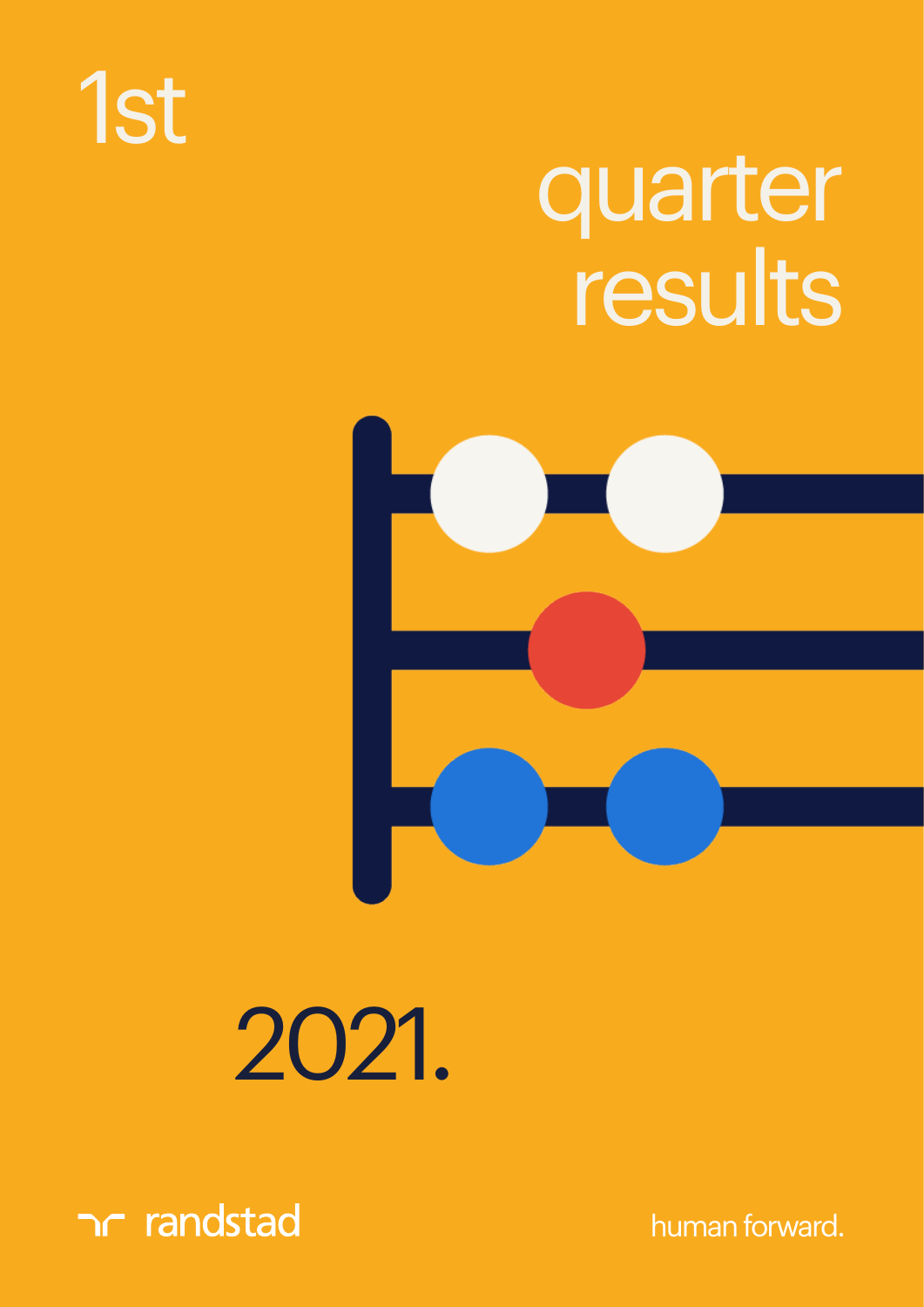# contents

[Randstad delivers a strong set of results in the first quarter of 2021.](#page-2-0)

#### [financial performance](#page-3-0)

- 4 [core data](#page-3-0)
- 7 [invested capital](#page-6-0)
- 8 [cash flow summary](#page-7-0)

#### [performance](#page-8-0)

9 [performance by geography](#page-8-0)

[other information](#page-11-0)

[interim financial statements](#page-13-0)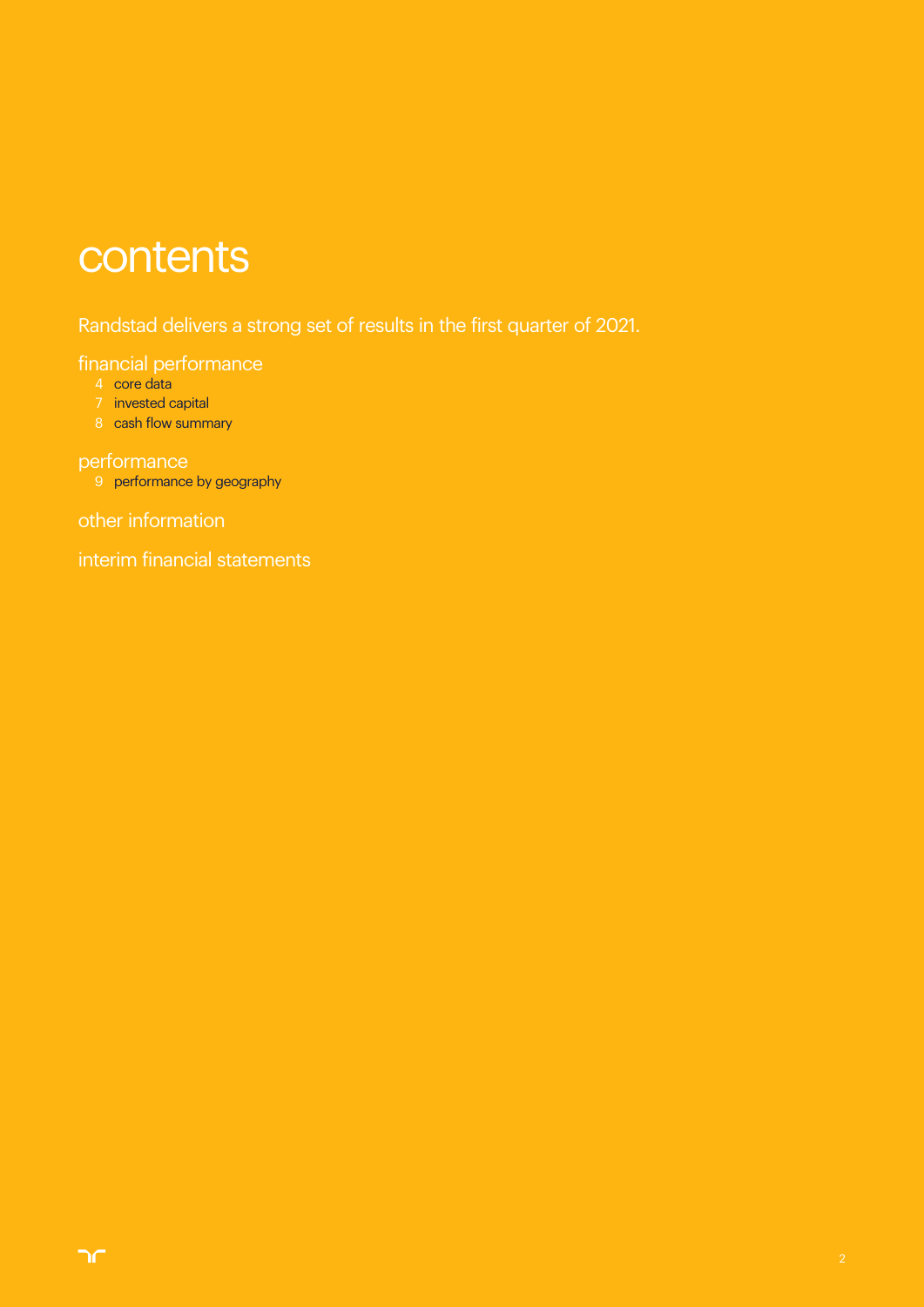# <span id="page-2-0"></span>Randstad delivers a strong set of results in the first quarter of 2021.

|                                                                                                                             |                                                                                              | Q1 2021 organic growth<br>6.4%<br>Q1 2021 underlying EBITA<br>€202m                                                          |
|-----------------------------------------------------------------------------------------------------------------------------|----------------------------------------------------------------------------------------------|------------------------------------------------------------------------------------------------------------------------------|
|                                                                                                                             |                                                                                              | Q1 2021 EBITA margin<br>3.7%                                                                                                 |
| continued sequential<br>revenue improvement;<br>strong recovery in Europe<br>and US, robust growth in<br>Rest of the world. | Q1 gross margin of 19.2%,<br>down 20bp YoY due to mix<br>effects; stable pricing<br>climate. | Q1 2021 EBITA margin up<br>70bp YoY. L4Q recovery<br>ratio of 51%. Strong<br>operational agility and<br>investing in growth. |
| global market leadership<br>supported by diversified<br>portfolio; inhouse concept<br>continued to perform<br>strongly.     | ongoing market share<br>gains in the US and France.                                          | revenues in March<br>reaching 2019 levels;<br>volumes in early April<br>indicate a continuation of<br>the trend.             |

"We have had a solid start to 2021 and we are now stronger and well-positioned for a truly dynamic world of work," says CEO Jacques van den Broek. "We generated a strong set of results in the first quarter and saw positive momentum across all of our geographies, outperforming in the US and France, despite local lockdowns and macro-economic uncertainty. We exited the quarter with double-digit revenue growth, with activity momentum in April 2021 reaching 2019 levels. We continued to invest in growth and welcomed over 1,000 new colleagues, whilst markedly improving our productivity, delivering a solid EBITA margin for the quarter.

Our #newways program continued to help clients operate safely and efficiently and our digital marketing capabilities ensured that we were there at the right moment and with the relevant knowledge. As markets gradually reopen and people start returning to the workplace, we are ready to support our clients as they adapt to the rapidly evolving global economy. We continue to be grateful for the resilience and trust demonstrated by our colleagues, and all our stakeholders, during these uncertain times.

The strength of our performance in the first quarter gives us confidence for the remainder of 2021 while exercising caution as pandemic-related instabilities and limited visibility remain. The positive trends seen in March and April, along with our continued strategic investments, position us well to accelerate growth as the global economy recovers."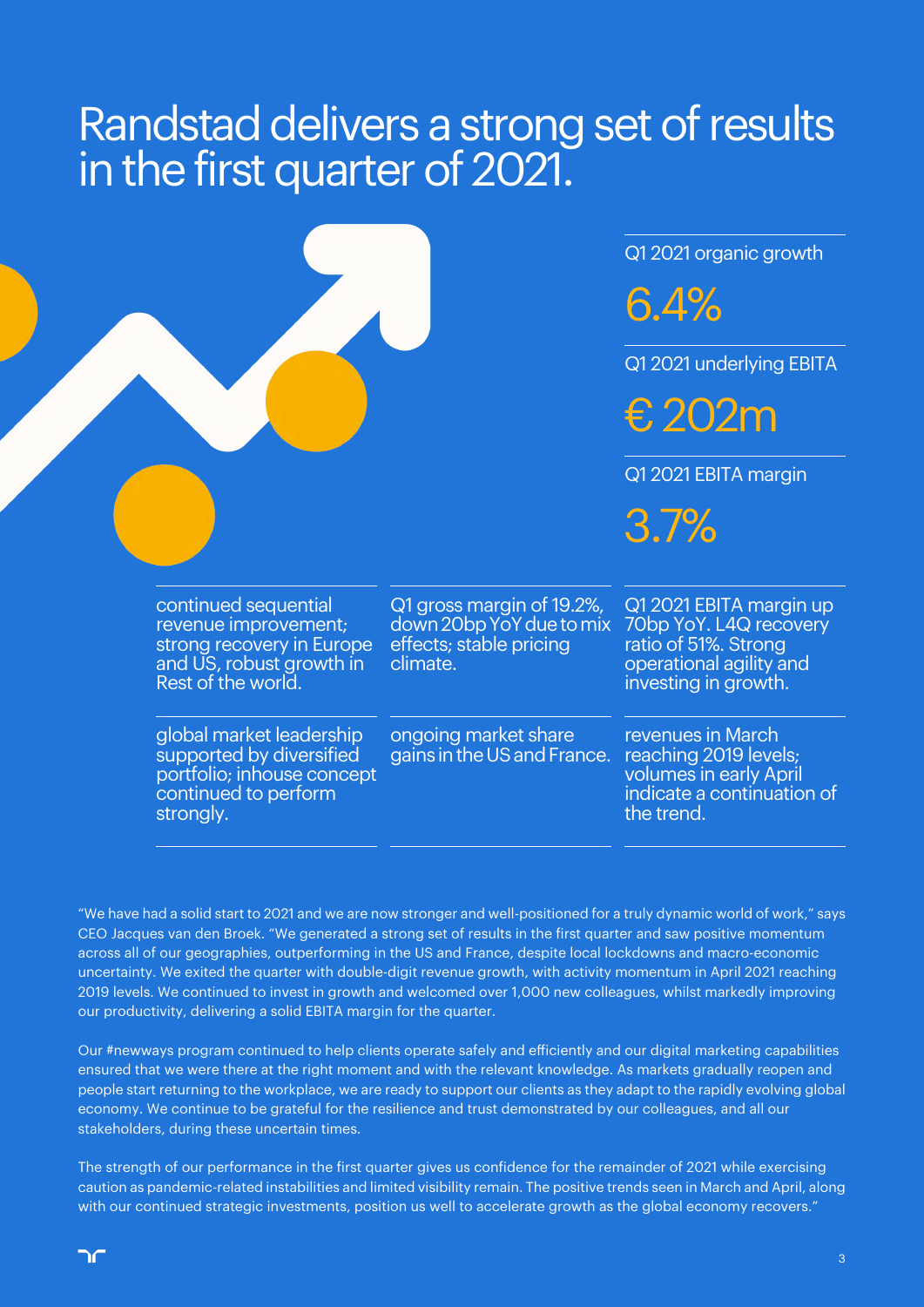# <span id="page-3-0"></span>financial performance.

### core data

| in millions of $\epsilon$ , unless otherwise indicated - underlying      | Q1<br>2021               | Q <sub>1</sub><br>2020 | yoy<br>change | % org. |
|--------------------------------------------------------------------------|--------------------------|------------------------|---------------|--------|
| Revenue                                                                  | 5.528                    | 5.414                  | 2%            | 6%     |
| <b>Gross profit</b>                                                      | 1,060                    | 1,052                  | 1%            | 6%     |
| <b>Operating expenses</b>                                                | 858                      | 890                    | (4)%          | 0%     |
| EBITA, underlying <sup>1</sup>                                           | 202                      | 162                    | 25%           | 28%    |
| Integration costs and one-offs                                           | 27                       | (22)                   |               |        |
| <b>EBITA</b>                                                             | 229                      | 140                    | 64%           |        |
| Amortization and impairment of intangible assets <sup>2</sup>            | (14)                     | (59)                   |               |        |
| Operating profit                                                         | 215                      | 81                     |               |        |
| Net finance costs                                                        | (5)                      | (15)                   |               |        |
| Share of profit of associates                                            |                          | $\mathbf{1}$           |               |        |
| Income before taxes                                                      | 210                      | 67                     | 213%          |        |
| <b>Taxes on income</b>                                                   | (57)                     | (18)                   |               |        |
| Net income                                                               | 153                      | 49                     | 212%          |        |
| Adj. net income for holders of ordinary shares <sup>3</sup>              | 141                      | 106                    | 33%           |        |
| Free cash flow                                                           | $\overline{\mathcal{A}}$ | (12)                   | 133%          |        |
| Net debt                                                                 | 186                      | 1,437                  | (87)%         |        |
| Leverage ratio (net debt/12-month EBITDA) <sup>4</sup>                   | 0.2                      | 1.1                    |               |        |
| Leverage ratio (net debt/12-month EBITDA) excluding IFRS 16 <sup>5</sup> | (0.5)                    | 0.7                    |               |        |
| DSO (Days Sales Outstanding), moving average                             | 52.6                     | 53.1                   |               |        |
| Margins (in % of revenue)                                                |                          |                        |               |        |
| Gross margin                                                             | 19.2%                    | 19.4%                  |               |        |
| Operating expenses margin                                                | 15.5%                    | 16.4%                  |               |        |
| EBITA margin, underlying                                                 | 3.7%                     | 3.0%                   |               |        |
| Share data                                                               |                          |                        |               |        |
| Basic earnings per ordinary share (in €)                                 | 0.82                     | 0.26                   | 215%          |        |
| Diluted earnings per ordinary share, underlying (in €) <sup>3</sup>      | 0.76                     | 0.58                   | 31%           |        |

1 EBITA adjusted for integration costs and one-offs.

2 Amortization and impairment of acquisition-related intangible assets and goodwill.

3 Before amortization and impairment of acquisition-related intangible assets and goodwill, integration costs and one-offs. See table 'Earnings per share' on page 22.

4 Leverage ratio including IFRS 16.

5 Leverage ratio excluding IFRS 16, based on best estimates.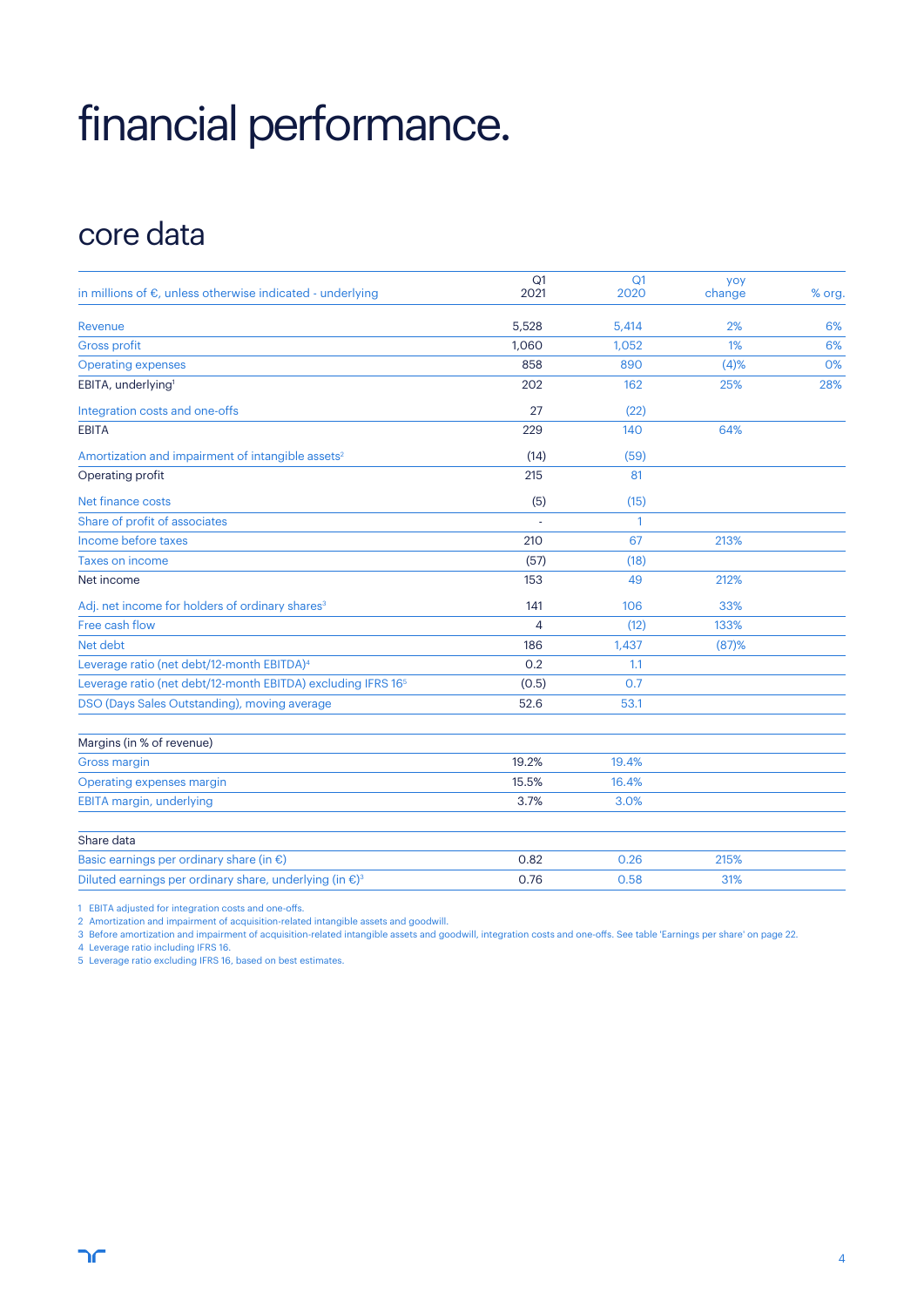#### revenue

Organic revenue per working day grew by 6.4% in Q1 2021resulting in revenue of € 5,528 million (Q4 2020: down 3.6%). Reported revenue was up 2.1% YoY, of which working days had a negative effect of 1.7% while FX had a negative effect of 2.6%.

In North America, revenue per working day was up 5% (Q4 2020: up 1%). Growth in the US was up 5% (Q4 2020: up 1%), while Canada was up 7% YoY (Q4 2020: down 5%). In Europe, revenue per working day grew by 6% (Q4 2020: down 5%). Revenue in France was up 4% (Q4 2020: down 7%), while the Netherlands was up 9% (Q4 2020: down 6%). Germany was up 5% (Q4 2020: down 5%), while sales growth in Belgium was up 1% (Q4 2020: down 3%). Revenue in Italy was up 20% (Q4 2020: flat), while revenue in Iberia was down 2% (Q4 2020: down 4%). In the 'Rest of the world' region, revenue was up by 11% (Q4 2020: down 1%); Japan increased by 4% (Q4 2020: down 4%), while Australia & New Zealand rose by 15% (Q4 2020: down 5%).

Perm fees declined by 5% (Q4 2020: down 19%), with Europe down 5% (Q4 2020: down 17%) and North America down 7% (Q4 2020: down 21%). In the 'Rest of the world' region, perm fees declined by 2% (Q4 2020: down 23%). Perm fees made up 10.4% of gross profit.

#### gross profit

In Q1 2021, gross profit amounted to € 1,060 million. Organic growth was up 5.9% (Q4 2020: down 5.7%). Currency effects had a negative € 32 million impact on gross profit compared to Q1 2020.



year-on-year gross margin development (%)

Gross margin was 19.2% in the quarter, 20bp below Q1 2020 (as shown in the graph above). Temporary staffing had a neutral impact on gross margin (Q4 2020: 10bp negative impact), with underlying pricing climate stable. Permanent placements had a 10bp negative impact, while HRS/other had a 10bp adverse impact.

#### operating expenses

On an organic basis, operating expenses increased by €12 million sequentially to € 858 million. This includes selective investments in growth and digital initiatives. Compared to last year, operating expenses were stable organically (Q4 2020: down 4%), while there was a positive € 27 million FX impact.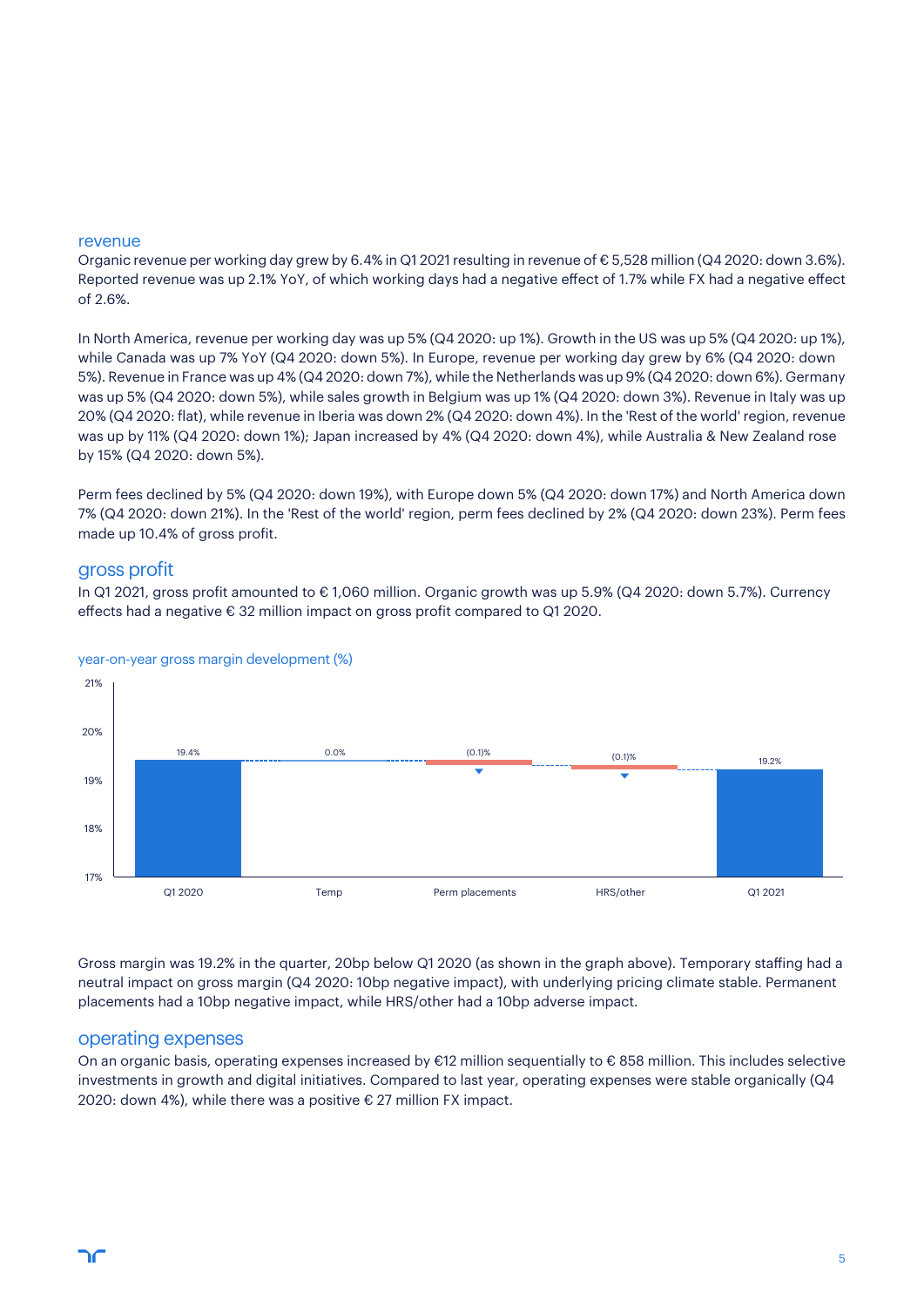

#### sequential OPEX development Q4 -> Q1 in € M

Personnel expenses were up 7% sequentially. Average headcount (in FTE) amounted to 35,990 for the quarter, organically down 4% YoY and up 3% sequentially (net addition of 980 FTE). Productivity (measured as gross profit per FTE) was up 10% YoY (Q4 2020: up 4%). We operated a network of 4,758 outlets end of period (Q4 2020: 4,715).

Operating expenses in Q1 2021 were adjusted for a total of positive € 27 million one-offs (Q1 2020: negative € 22 million). This includes the book profit of € 35 million related to the disposal of our associate Alma Career Oy, partly offset by restructurings in several countries.

#### EBITA

Underlying EBITA increased organically by 28% to € 202 million. Currency effects had a € 5 million negative impact YoY. EBITA margin reached 3.7% in the quarter, 70bp above Q1 2020. Overall we achieved a 51% organic recovery ratio over the last four quarters (Q4 2020: 44%).

#### net finance costs

In Q1 2021, net finance costs were € 5 million, compared to € 15 million net finance costs in Q1 2020. Interest expenses on our net debt position were € 2 million (Q1 2020: € 4 million), and interest expenses related to lease liabilities were € 3 million (Q1 2020: € 4 million). Foreign currency and other effects had no impact (Q1 2020: negative impact of € 7 million).

#### tax

The underlying effective tax rate before amortization and impairment of acquisition-related intangibles and goodwill, integration costs and one-offs amounted to 27.4% (Q1 2020: 26.5%), and is based on the estimated effective tax rate for the whole year 2021. For FY 2021, we expect an effective tax rate before amortization and impairment of acquisitionrelated intangibles and goodwill, integration costs and one-offs of between 26% and 28%.

#### net income, earnings per share

In Q1 2021, adjusted net income was up 33% to € 141 million. Diluted underlying EPS amounted to € 0.76 (Q1 2020: € 0.58). The average number of diluted ordinary shares outstanding remained relatively stable compared to Q1 2020 (184.5 versus 183.7 million).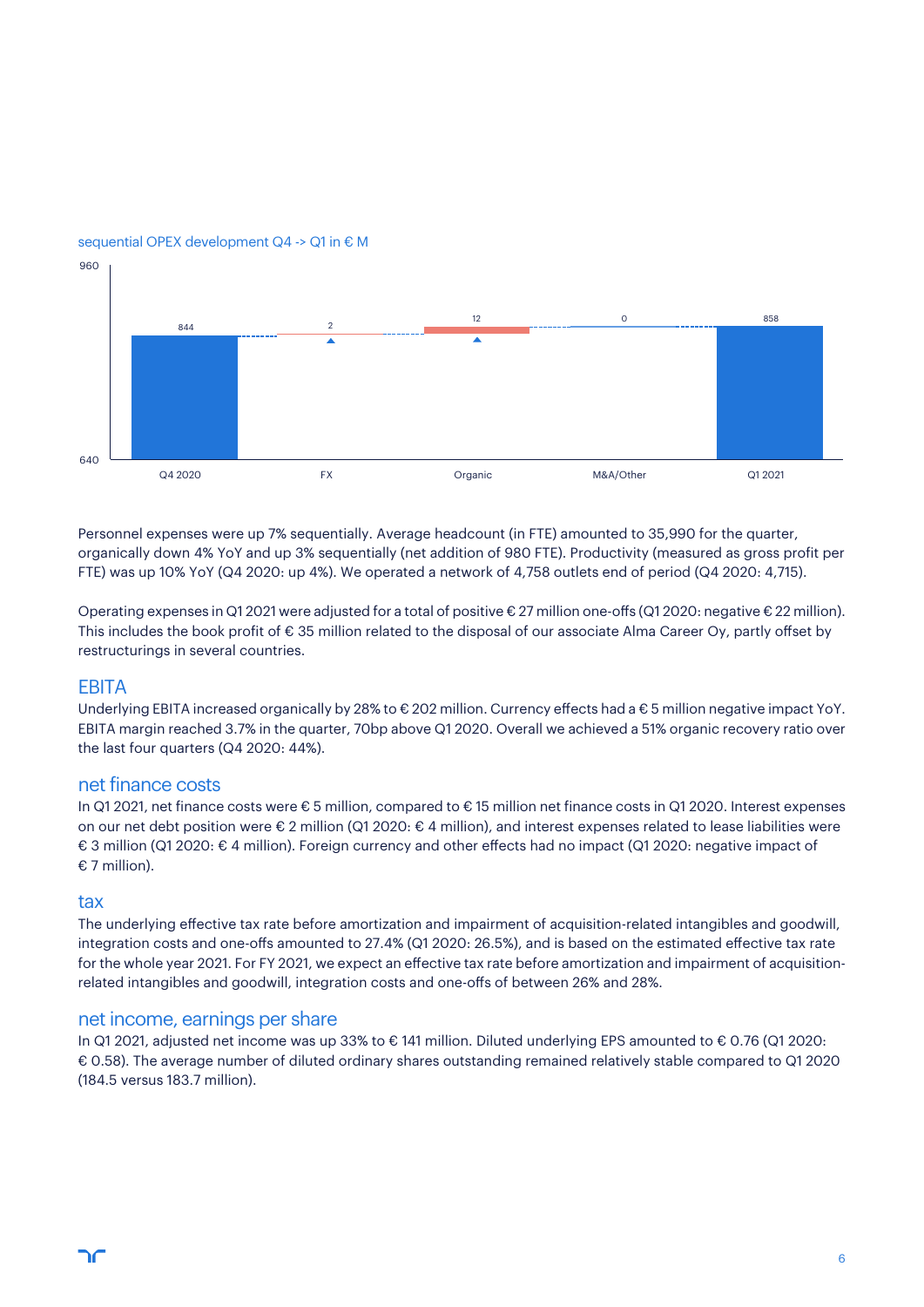### <span id="page-6-0"></span>invested capital

| in millions of $\epsilon$ , unless otherwise indicated | mar <sub>31</sub><br>2021 | dec.31<br>2020 | sep 30<br>2020 | iun 30<br>2020 | mar 31<br>2020 | dec 31<br>2019 |
|--------------------------------------------------------|---------------------------|----------------|----------------|----------------|----------------|----------------|
| Goodwill and acquisition-related intangible assets     | 2,970                     | 2,960          | 2,995          | 3,043          | 3,146          | 3,219          |
| Operating working capital (OWC) <sup>1</sup>           | 795                       | 658            | 618            | 611            | 1,055          | 1,011          |
| Net tax assets $2$                                     | 692                       | 676            | 613            | 642            | 656            | 575            |
| All other assets/(liabilities) <sup>3</sup>            | (6)                       | 630            | 645            | 1,019          | 1,068          | 1,045          |
| Invested capital                                       | 4,451                     | 4,924          | 4,871          | 5,315          | 5,925          | 5,850          |
| Financed by                                            |                           |                |                |                |                |                |
| <b>Total equity</b>                                    | 4,265                     | 4,669          | 4.480          | 4,419          | 4,488          | 4,473          |
| (Net Cash)/Net debt excl. lease liabilities            | (387)                     | (333)          | (212)          | 282            | 799            | 756            |
| Lease liabilities                                      | 573                       | 588            | 603            | 614            | 638            | 621            |
| Net debt incl. lease liabilities                       | 186                       | 255            | 391            | 896            | 1,437          | 1,377          |
| Invested capital                                       | 4,451                     | 4,924          | 4,871          | 5,315          | 5,925          | 5,850          |
| Ratios                                                 |                           |                |                |                |                |                |
| DSO (Days Sales Outstanding), moving average           | 52.6                      | 52.9           | 53.0           | 53.0           | 53.1           | 53.5           |
| OWC as % of revenue over last 12 months                | 3.8%                      | 3.2%           | 2.9%           | 2.8%           | 4.5%           | 4.3%           |
| Leverage ratio (net debt/12-month EBITDA)              | 0.2                       | 0.3            | 0.4            | 0.8            | 1.1            | 1.0            |
| Return on invested capital <sup>4</sup>                | 12.9%                     | 10.4%          | 11.8%          | 12.3%          | 13.8%          | 15.2%          |

1 Operating working capital: Trade and other receivables minus the current part of financial assets (including net investments in subleases), deferred receipts from disposed Group companies and interest receivable minus trade and other payables excluding interest payable.

2 Net tax assets: Deferred income tax assets and income tax receivables less deferred income tax liabilities and income tax liabilities.

3 All other assets/(liabilities), mainly containing property, plant & equipment, right of use assets, software plus financial assets (including net investments in subleases) and

associates, less provisions and employee benefit obligations and other liabilities. As at March 31, 2021, dividends payable is included (€ 604 million)

4 Return on invested capital: underlying EBITA (last 12 months) less income tax paid (last 12 months) as percentage of invested capital.

Return on invested capital (ROIC) amounted to 12.9%, showing a decrease of 90bp year-on-year. This is a reflection of the adverse impact of COVID-19 on our 12-month rolling EBITA, partially offset by a strong decrease in operating working capital YoY, sale of CICE and by the movement in 'all other assets/liabilities', mainly explained by the timing of the dividend announcement (€ 604 million) in Q1 2021.

The moving average of Days Sales Outstanding (DSO) came down YoY to 52.6 (Q1 2020: 53.1).

At the end of Q1 2021, net debt including lease liabilities was € 186 million, compared to € 255 million at the end of Q4 2020. A further analysis of the cash flow is provided in the next section.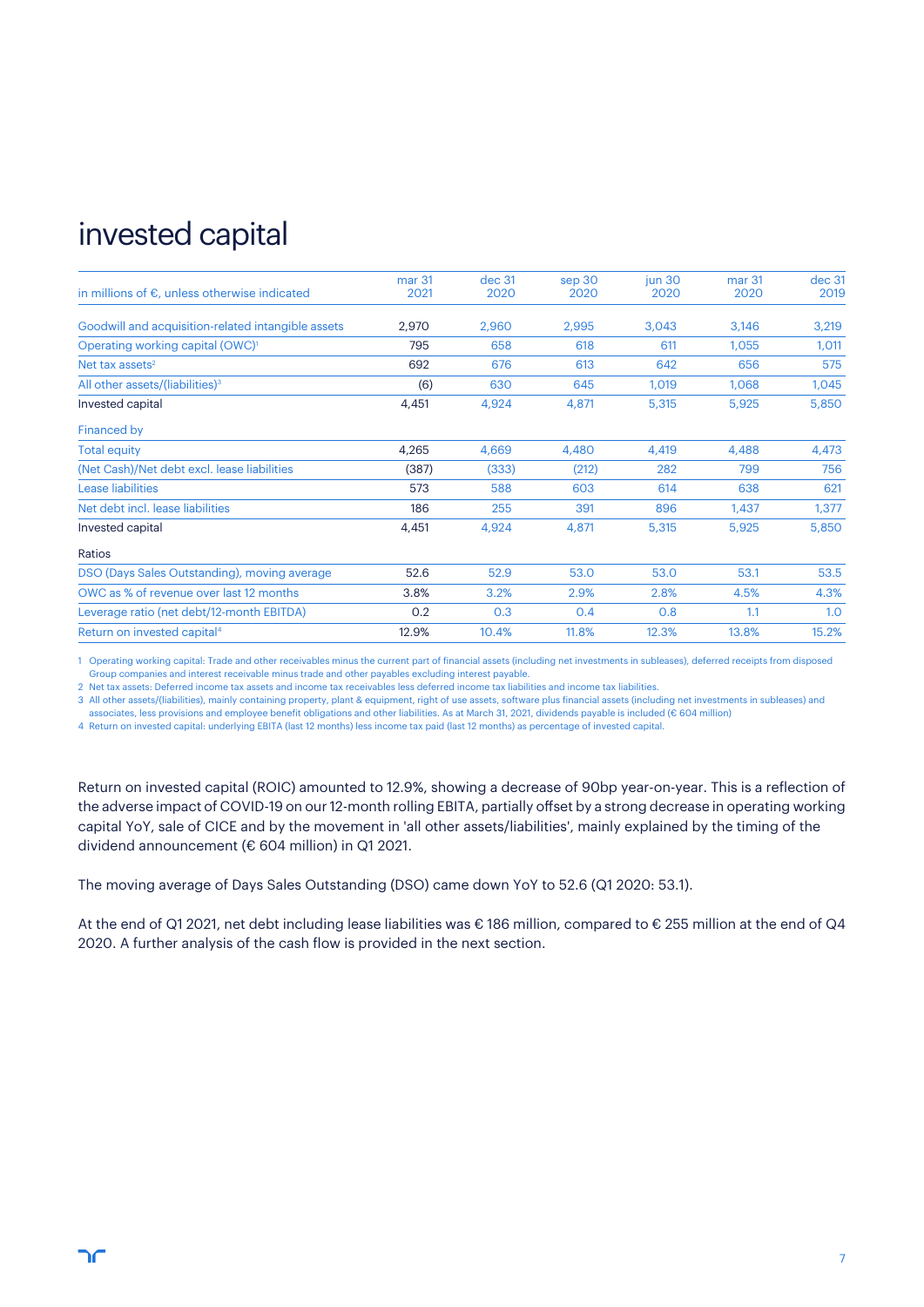### <span id="page-7-0"></span>cash flow summary

| in millions of $\epsilon$                                                                                     | Q1 2021        | Q1 2020 | change |
|---------------------------------------------------------------------------------------------------------------|----------------|---------|--------|
| <b>EBITA</b>                                                                                                  | 229            | 140     | 64%    |
| Depreciation, amortization and impairment of property, plant, equipment, right-of-use<br>assets, and software | 78             | 88      |        |
| <b>EBITDA</b>                                                                                                 | 307            | 228     | 35%    |
| Operating working capital                                                                                     | (114)          | (62)    |        |
| Provisions and employee benefit obligations                                                                   | 3              | (7)     |        |
| Gain on disposal subsidiaries and associates                                                                  | (35)           | $\sim$  |        |
| All other items                                                                                               | 10             | 6       |        |
| Income taxes                                                                                                  | (72)           | (94)    |        |
| Net cash flow from operating activities                                                                       | 99             | 71      | 39%    |
| Net capital expenditures                                                                                      | (45)           | (26)    |        |
| <b>Repayments of lease liabilities</b>                                                                        | (50)           | (57)    |        |
| Free cash flow                                                                                                | $\overline{4}$ | (12)    | 133%   |
| Net (acquisitions)/disposals                                                                                  | 53             | (9)     |        |
| Net purchase of own ordinary shares                                                                           |                | (10)    |        |
| Net finance costs paid                                                                                        | (3)            | (4)     |        |
| <b>Translation and other effects</b>                                                                          | 15             | (25)    |        |
| Net decrease/(increase) of net debt                                                                           | 69             | (60)    |        |

In the quarter, free cash flow amounted to € 4 million, up € 16 million versus Q1 2020 (negative € 12 million).

Operating working capital included a negative impact of € 85 million mainly due to the postponed payments of government relief measures, partly offset by timing of payments.

Income taxes paid were € 22 million lower year-on-year, primarily reflecting the timing of payments.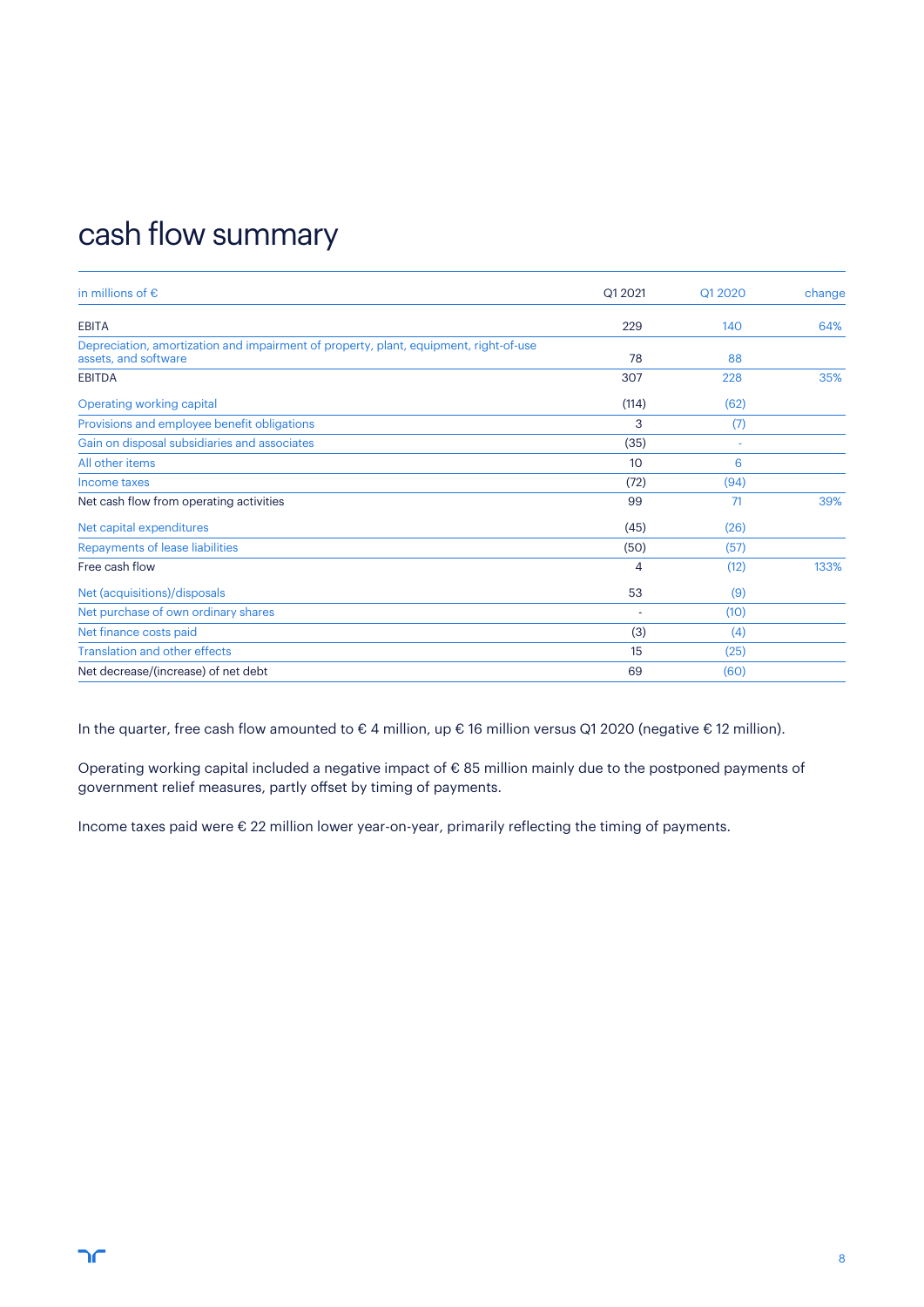# <span id="page-8-0"></span>performance.

# performance by geography

#### split by geography





| North America | $\blacksquare$ France | Belgium & Luxembourg | <b>D</b> Iberia          | Rest of the world |
|---------------|-----------------------|----------------------|--------------------------|-------------------|
| • Netherlands | Germany               | <b>l</b> taly        | Other European countries | Global Businesses |

| revenue in millions of $\epsilon$ | Q1 2021 | Q1 2020 | organic $\Delta\%$ |
|-----------------------------------|---------|---------|--------------------|
| <b>North America</b>              | 1,033   | 1,099   | 5%                 |
| France                            | 833     | 812     | 4%                 |
| <b>Netherlands</b>                | 776     | 721     | 9%                 |
| Germany                           | 428     | 418     | 5%                 |
| Belgium & Luxembourg              | 352     | 357     | 1%                 |
| Italy                             | 423     | 357     | 20%                |
| Iberia                            | 328     | 339     | (2)%               |
| <b>Other European countries</b>   | 527     | 514     | 5%                 |
| Rest of the world                 | 571     | 528     | 11%                |
| <b>Global businesses</b>          | 257     | 269     | 4%                 |
| Revenue                           | 5,528   | 5,414   | 6%                 |
|                                   |         |         |                    |

1 Organic change is measured excluding the impact of currencies, acquisitions, disposals, and reclassifications. Forrevenue, the organic change has been adjusted forthe number of working days.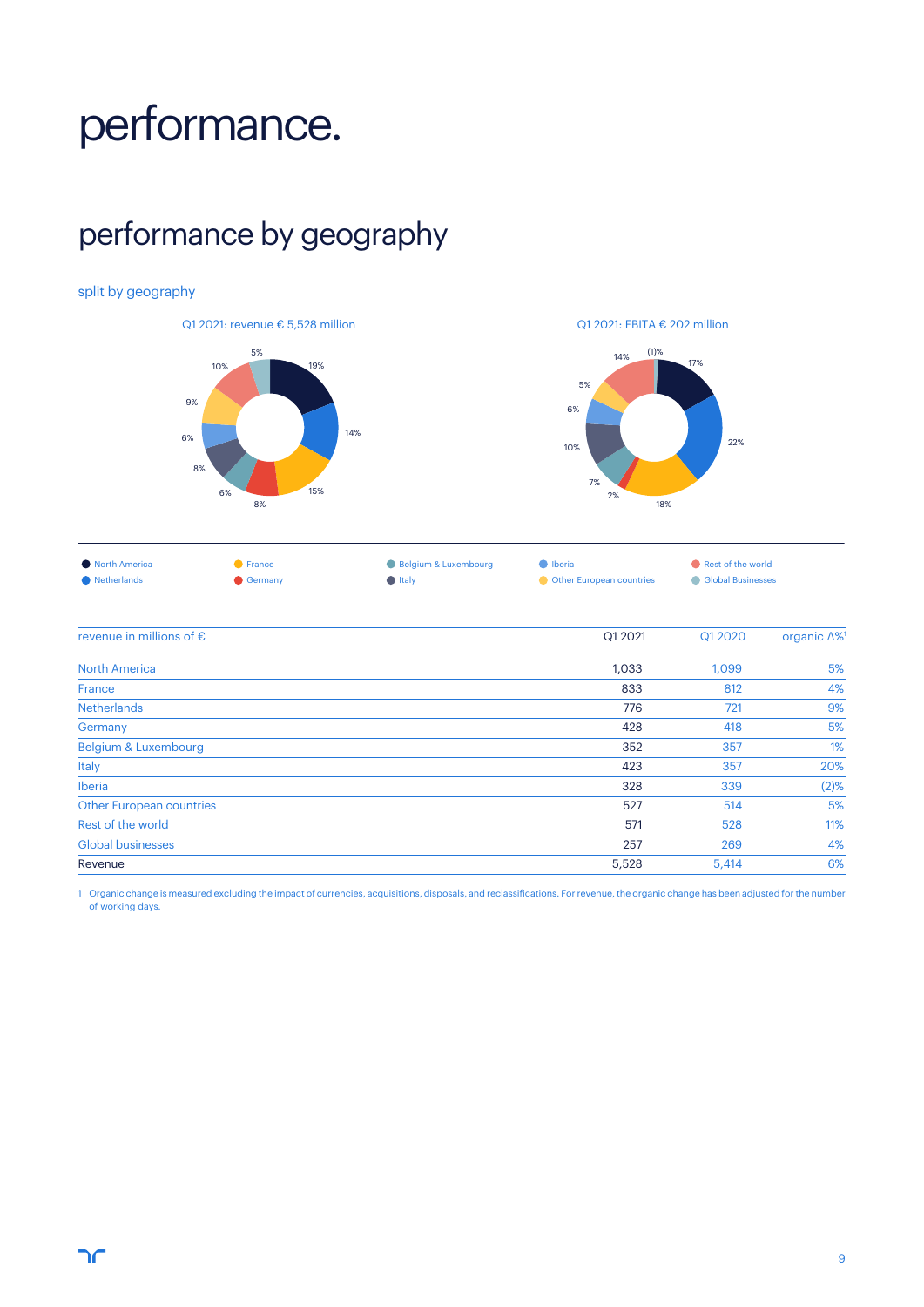| EBITA in millions of €, underlying                       | Q1 2021 | EBITA margin <sup>1</sup> | Q1 2020        | EBITA margin <sup>1</sup> | organic $\Delta\%^2$ |
|----------------------------------------------------------|---------|---------------------------|----------------|---------------------------|----------------------|
| <b>North America</b>                                     | 39      | 3.8%                      | 46             | 4.1%                      | $(6)$ %              |
| France                                                   | 40      | 4.8%                      | 30             | 3.7%                      | 30%                  |
| <b>Netherlands</b>                                       | 50      | 6.4%                      | 36             | 5.0%                      | 38%                  |
| Germany                                                  | 4       | 1.0%                      | $\overline{2}$ | 0.6%                      | 98%                  |
| Belgium & Luxembourg                                     | 16      | 4.4%                      | 16             | 4.5%                      | $(2)$ %              |
| <b>Italy</b>                                             | 22      | 5.2%                      | 12             | 3.3%                      | 86%                  |
| Iberia                                                   | 14      | 4.4%                      | 15             | 4.4%                      | (3)%                 |
| <b>Other European countries</b>                          | 10      | 1.9%                      | $\overline{7}$ | 1.3%                      | 50%                  |
| Rest of the world                                        | 31      | 5.4%                      | 20             | 3.8%                      | 62%                  |
| <b>Global businesses</b>                                 | (2)     | $(0.8)$ %                 | (4)            | (1.4)%                    | 40%                  |
| Corporate                                                | (22)    |                           | (18)           |                           |                      |
| EBITA before integration costs and one-offs <sup>3</sup> | 202     | 3.7%                      | 162            | 3.0%                      | 28%                  |
| Integration costs and one-offs                           | 27      |                           | (22)           |                           |                      |
| <b>EBITA</b>                                             | 229     |                           | 140            |                           |                      |

1 EBITA in % of total revenue per segment.

2 Organic change is measured excluding the impact of currencies, acquisitions, disposals, and reclassifications. Forrevenue, the organic change has been adjusted forthe number of working days.

3 Operating profit before amortization and impairment of acquisition-related intangible assets and goodwill, integration costs and one-offs.

#### north america

In North America, revenue growth was up 5% (Q4 2020: up 1%). Perm fees were down 7% (Q4 2020: down 21%). In Q1 2021, revenue of our combined US businesses was up 5% (Q4 2020: up 1%). US Staffing/Inhouse Services grew by 12% (Q4 2020: up 7%). US Professionals revenue was down 5% (Q4 2020: down 6%). In Canada, revenue was up 7% (Q4 2020: down 5%). EBITA margin for the region came in at 3.8%, compared to 4.1% last year.

#### france

In France, revenue was up 4% (Q4 2020: down 7%). Perm fees were up 3% compared to last year (Q4 2020: down 10%). Staffing/Inhouse Services revenue was up 7% (Q4 2020: down 6%), while our Professionals business was up 1% (Q4 2020: down 9%). EBITA margin was 4.8% compared to 3.7% last year.

#### netherlands

In the Netherlands, revenue was up 9% YoY (Q4 2020: down 6%). Overall perm fees were down 21% (Q4 2020: down 25%). Our combined Staffing and Inhouse Services business was up 11% (Q4 2020: down 7%), while our Professionals business was up 11% (Q4 2020: down 1%). EBITA margin in the Netherlands was 6.4%, compared to 5.0% last year.

#### germany

In Germany, revenue per working day was up 5% YoY (Q4 2020: down 5%). Perm fees were down 19% compared to last year (Q4 2020: down 13%). Our combined Staffing/Inhouse Services business was up 9% (Q4 2020: down 4%), while Professionals was down 18% (Q4 2020: down 11%). EBITA margin in Germany was 1.0%, compared to 0.6% last year.

#### belgium & luxembourg

In Belgium & Luxembourg, revenue was up 1% (Q4 2020: down 3%). Perm fees were down 5% compared to last year (Q4 2020: down 22%). Our Staffing/Inhouse Services business was stable (Q4 2020: down 3%). Our EBITA margin was 4.4%, compared to 4.5% last year.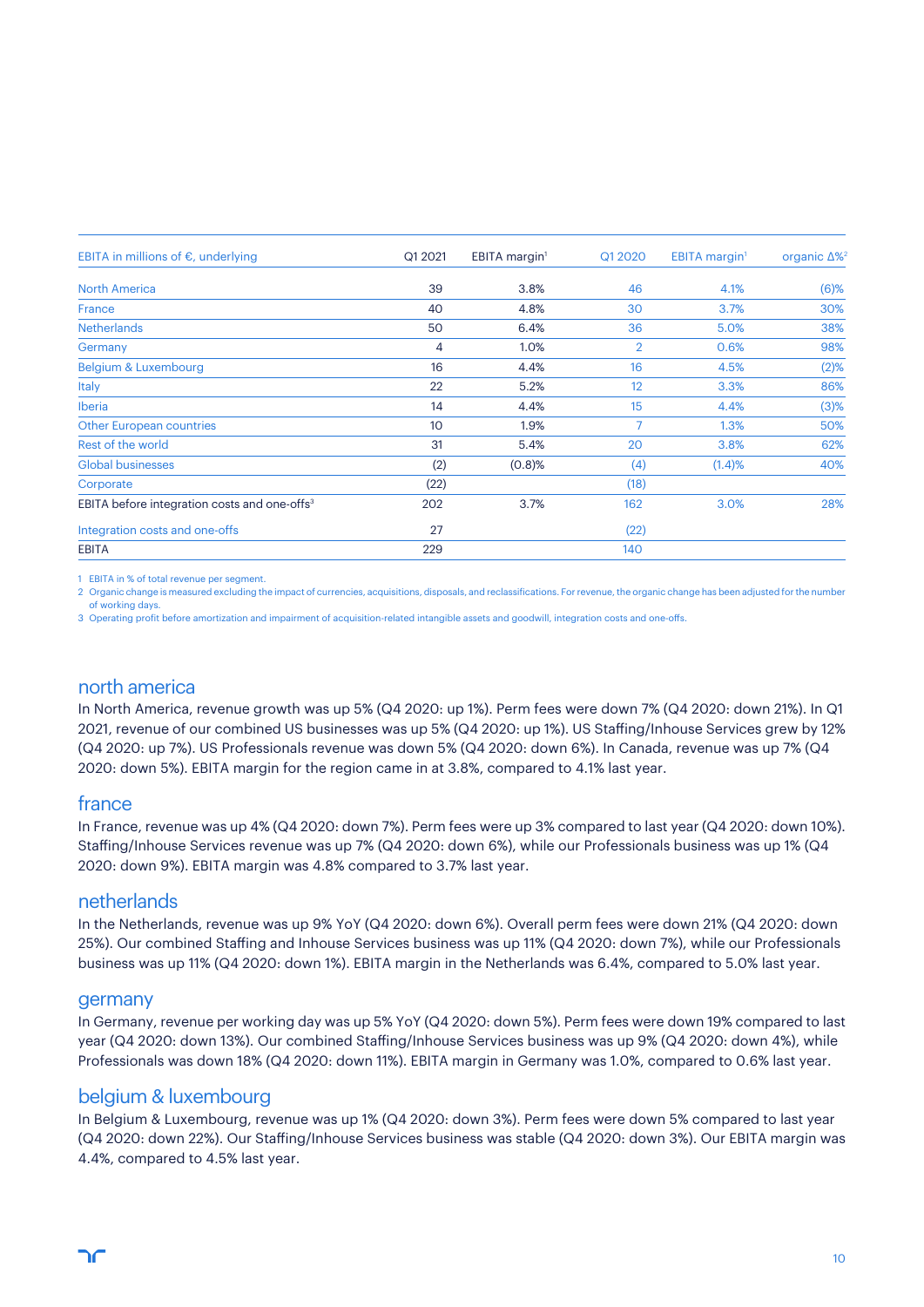#### italy

Revenue per working day in Italy was up 20% compared to the prior year (Q4 2020: stable). Overall perm fees were up 19% (Q4 2020: down 12%). EBITA margin was 5.2%, compared to 3.3% last year.

#### iberia

In Iberia, revenue per working day was down 2% YoY (Q4 2020: down 4%). Perm fees were down 18% compared to last year (Q4 2020: down 40%). Staffing/Inhouse Services combined was stable (Q4 2020: down 4%). Spain was down 2% (Q4 2020: down 5%), while in Portugal revenue was down 2% (Q4 2020: down 3%). Overall EBITA margin was 4.4%, compared to 4.4% last year.

#### other european countries

Across 'Other European countries', revenue per working day was up 5% (Q4 2020: down 4%). In the UK, revenue was up 11% (Q4 2020: down 14%), while in the Nordics, revenue was down 4% on an organic basis (Q4 2020: down 13%). Revenue in our Swiss business was down 14% YoY (Q4 2020: down 1%). Overall EBITA margin for the 'Other European countries' region was 1.9% compared to 1.3% last year.

#### rest of the world

Overall revenue in the 'Rest of the world' region increased by 11% organically (Q4 2020: down 1%). In Japan, revenue grew 4% (Q4 2020: down 4%). Revenue in Australia/New Zealand was up 15% (Q4 2020: down 5%), while revenue in China increased by 22% YoY (Q4 2020: down 9%). Our business in India was up 8% (Q4 2020: up 1%), while in Latin America revenue grew 29% (Q4 2020: up 24%), primarily driven by Brazil and Argentina. Overall EBITA margin in this region was 5.4%, compared to 3.8% last year.

#### global businesses

Overall organic revenue growth per working day was up 4% (Q4 2020: down 7%). Randstad Sourceright revenue increased by 9% (Q4 2020: down 2%), while Monster revenue was down by 21% (Q4 2020: down 26%). Our global outplacement and reskilling platform RiseSmart increased by 72% (Q4 2020: up 131%). Overall EBITA margin came in at -0.8% compared to -1.4% last year.

### performance by revenue category

| revenue in millions of $\epsilon$ | Q1 2021 | Q1 2020 | organic $\Delta$ % |
|-----------------------------------|---------|---------|--------------------|
| <b>Staffing</b>                   | 2,733   | 2,627   | 7%                 |
| <b>Inhouse Services</b>           | 1.344   | 1.236   | 13%                |
| Professionals                     | 1.194   | 1,282   | 0%                 |
| <b>Global Businesses</b>          | 257     | 269     | 4%                 |
| Revenue                           | 5.528   | 5,414   | 6%                 |

Total revenue of permanent placements in the revenue categories 'Staffing', 'Inhouse', and 'Professionals', amounted to € 110 million in Q1 2021 (Q1 2020: € 119 million).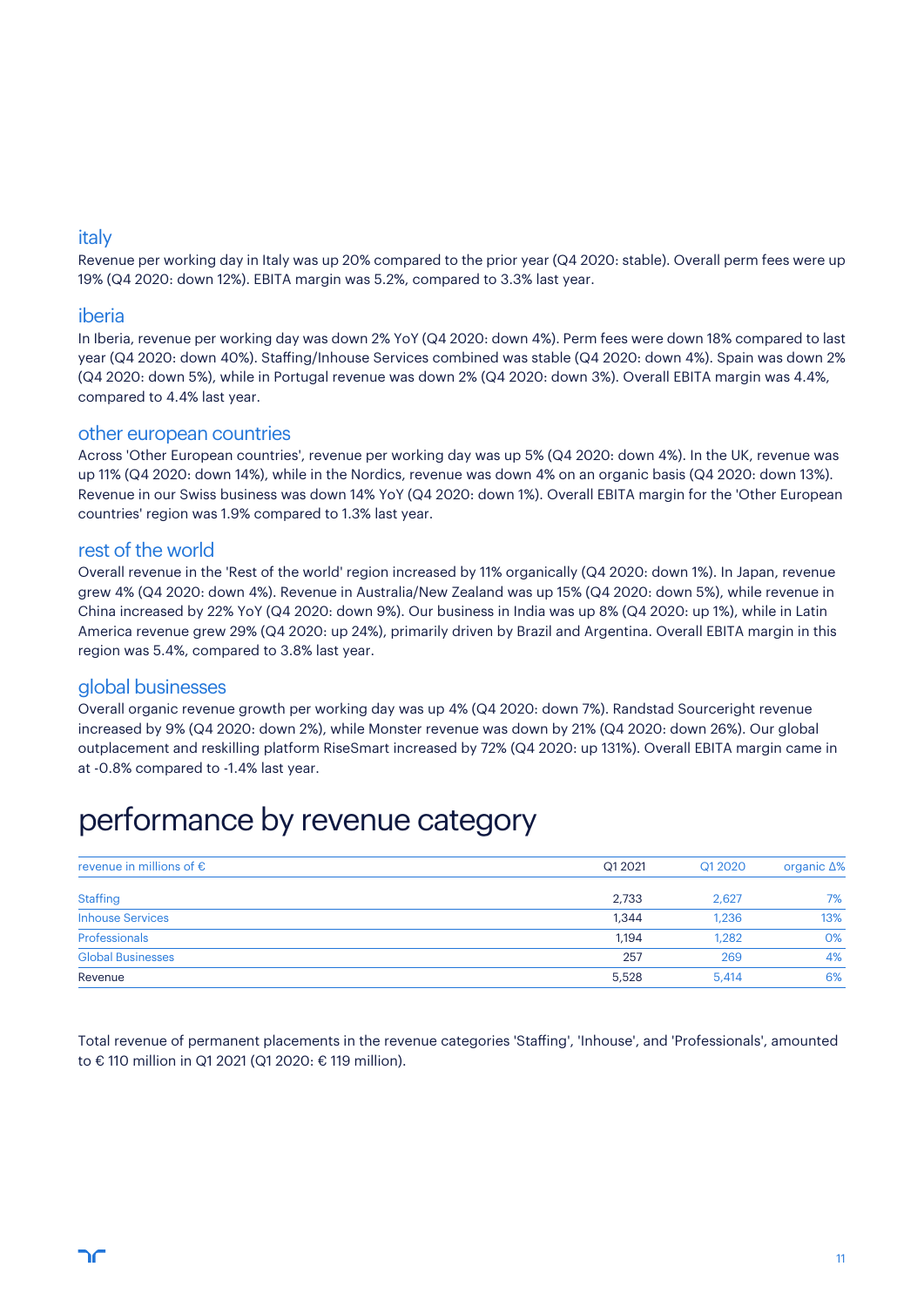# <span id="page-11-0"></span>other information.

#### outlook

Organic revenue per working day increased by 6.4% in Q1 2021. The development of volumes in April are approaching 2019 levels.

Q2 2021 gross margin is expected to be slightly higher sequentially due to seasonality.

Q2 2021 operating expenses are expected to increase low to mid single digit percentage sequentially, driven by accelerated investments in growth, reflecting our expected growth momentum.

We are aiming for an incremental conversion ratio of 40-50% over time. For Q2 2021, we expect an incremental conversion ratio of 50-60%.

There will be a positive 0.6 working day impact in Q2 2021.

#### working days

|      | Q1   | Q2   | Q <sub>3</sub> | Q <sub>4</sub> |
|------|------|------|----------------|----------------|
| 2021 | 62.4 | 62.2 | 65.1           | 63.9           |
| 2020 | 63.6 | 61.6 | 65.1           | 63.7           |
| 2019 | 62.7 | 61.8 | 65.0           | 63.2           |

#### financial calendar

| Publication of second quarter results 2021             | July 27, 2021      |
|--------------------------------------------------------|--------------------|
| Ex-dividend date of special dividend                   | September 24, 2021 |
| Record date of special dividend                        | September 27, 2021 |
| Special dividend ordinary shares available for payment | October 4, 2021    |
| Publication of third quarter results 2021              | October 21, 2021   |

#### analyst and press conference call

Today (April 21, 2021), at 09.00 AM CET, Randstad N.V. will be hosting an analyst conference call. The dial-in numbers are:

- International: +44 33 0551 0200

- Netherlands: +31 20 708 5073

To gain access to the conference please tap or state the password 'Randstad'

You can listen to the call through a real-time audio webcast. You can access the webcast and presentation at [https://](https://www.randstad.com/investor-relations/results-and-reports/quarterly-results/) [www.randstad.com/results-and-reports/quarterly-results](https://www.randstad.com/investor-relations/results-and-reports/quarterly-results/). A replay of the presentation and the Q&A will be available on our website by the end of the day.

[Watch also our CEO's video on this quarter's news.](https://youtu.be/yEQtk1gotTI)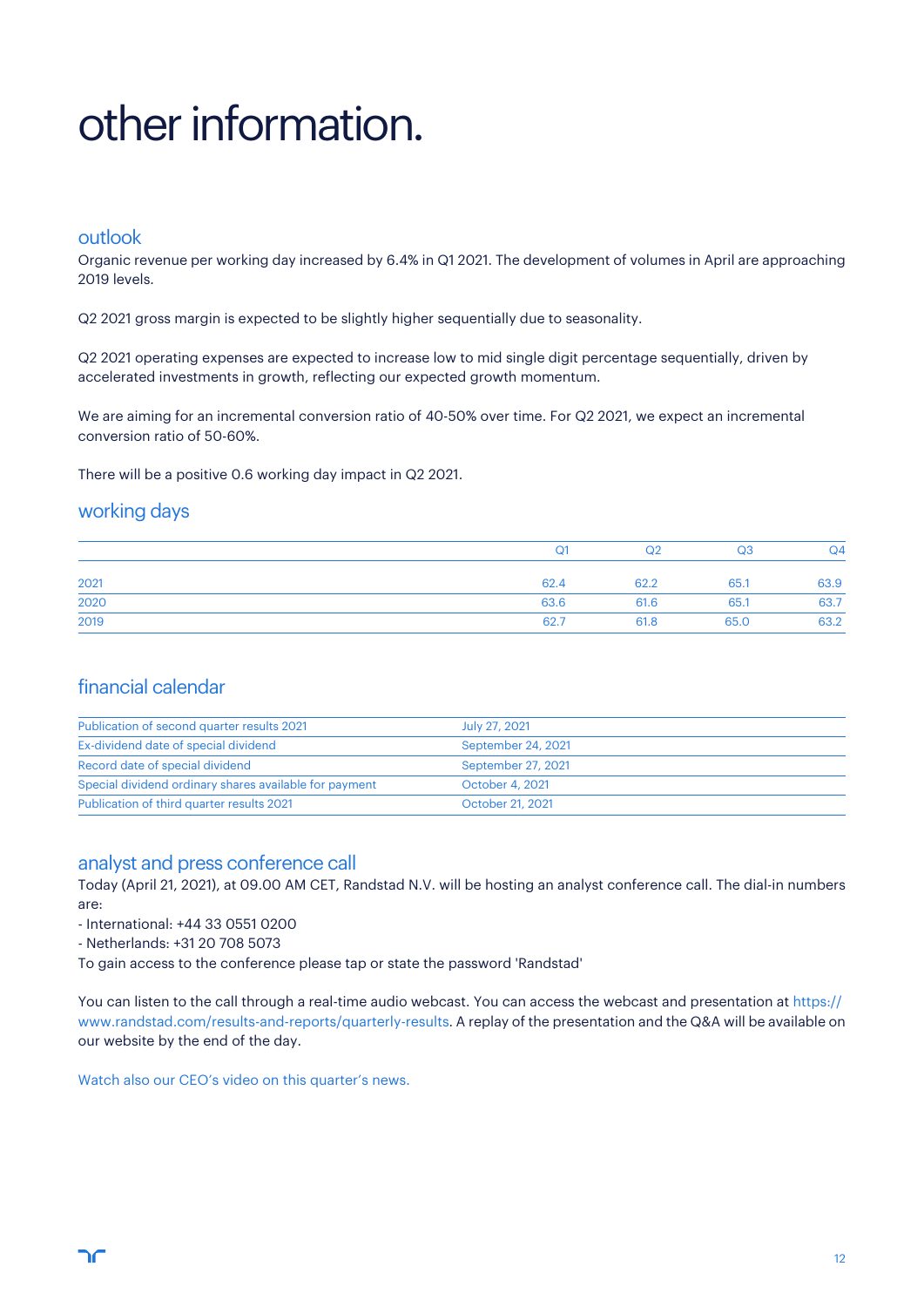#### For more information please contact:

Bisera Grubesic - Director Investor Relations [bisera.grubesic@randstad.com](mailto:bisera.grubesic@randstad.com) or (mobile) +31 (0)6 2088 2592

Steven Vriesendorp - Investor Relations Officer [steven.vriesendorp@randstad.com](mailto:steven.vriesendorp@randstad.com) or (mobile) +31 (0)6 2692 8529

Elise Martin-Davies - Global Media Relations Lead [elise.martin-davies@randstad.com](mailto:elise.martin-davies@randstad.com) or (mobile) +31 (0)6 1322 5136

#### disclaimer

Certain statements in this document concern prognoses about the future financial condition, risks, investment plans, and the results of operations of Randstad N.V. and its operating companies, as well as certain plans and objectives. Obviously, such prognoses involve risks and a degree of uncertainty, since they concern future events and depend on circumstances that will apply then. Many factors may contribute to the actual results and developments differing from the prognoses made in this document. These factors include, but are not limited to, general economic conditions, shortages on the job market, changes in the demand for personnel (including flexible personnel), achievement of cost savings, changes in the business mix, changes in legislation (particularly in relation to employment, staffing and tax laws), the role of industry regulators, future currency and interest fluctuations, availability of credit on financially acceptable terms, the successful completion of company acquisitions and their subsequent integration, successful disposals of companies, the rate of technological developments, the impact of pandemics and our ability to identify other relevant risks and mitigate their impact. These prognoses therefore apply only on the date on which this document was compiled. The quarterly results as presented in this press release are unaudited.

#### randstad profile

Randstad is the global leader in the HR services industry. We support people and organizations in realizing their true potential by combining the power of today's technology with our passion for people. We call it Human Forward. In 2020, we helped nearly two million candidates find a meaningful job with more than 236,000 clients. Furthermore, we trained close to 350,000 people. Randstad is active in 38 markets around the world and has a top-three position in almost half of these. In 2020, Randstad had on average 34,680 corporate employees and generated revenue of € 20.7 billion. Randstad was founded in 1960 and is headquartered in Diemen, the Netherlands. Randstad N.V. is listed on the NYSE Euronext (symbol: RAND.AS). For more information, see [www.randstad.com](https://www.randstad.com)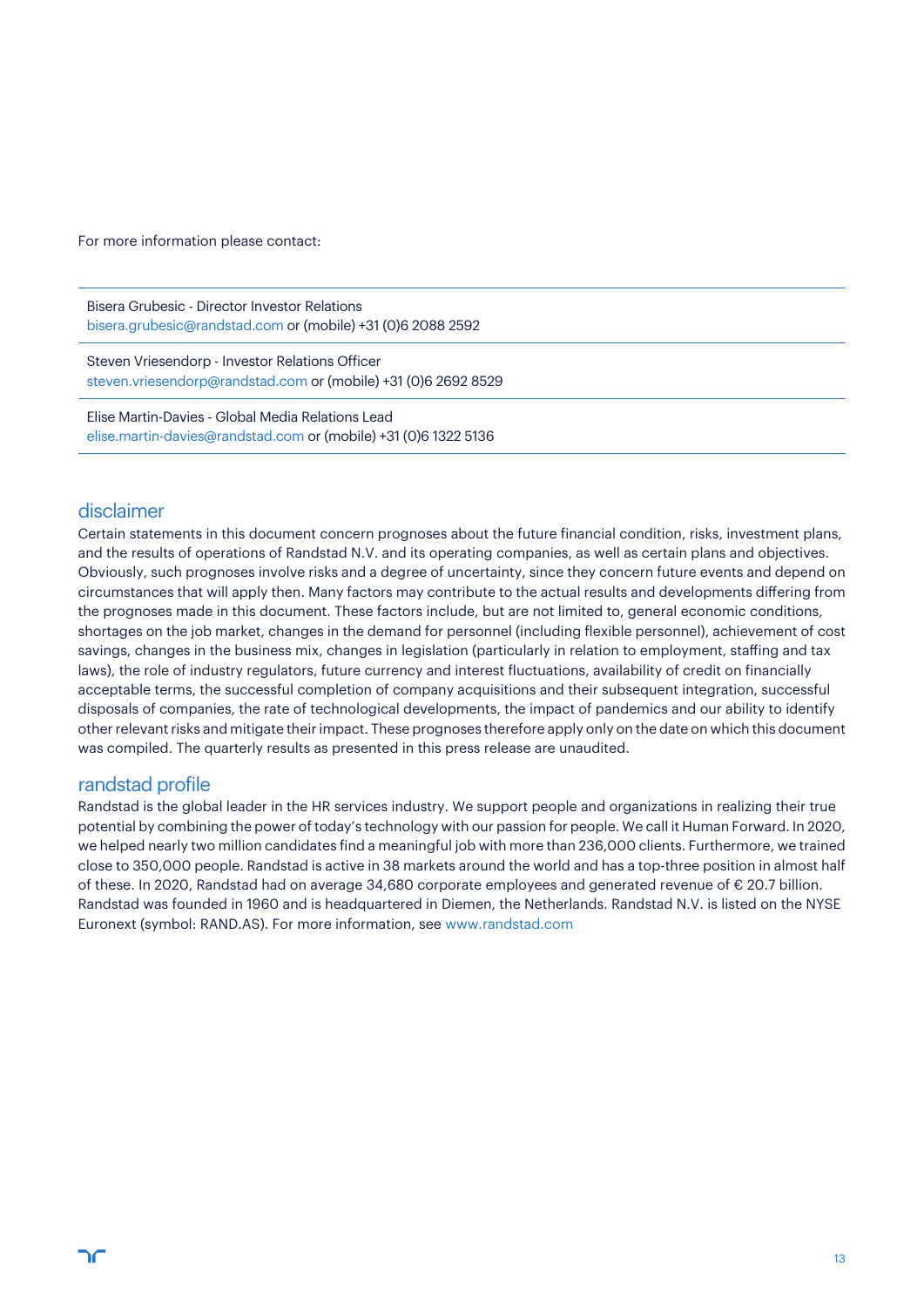# <span id="page-13-0"></span>interim

# financial

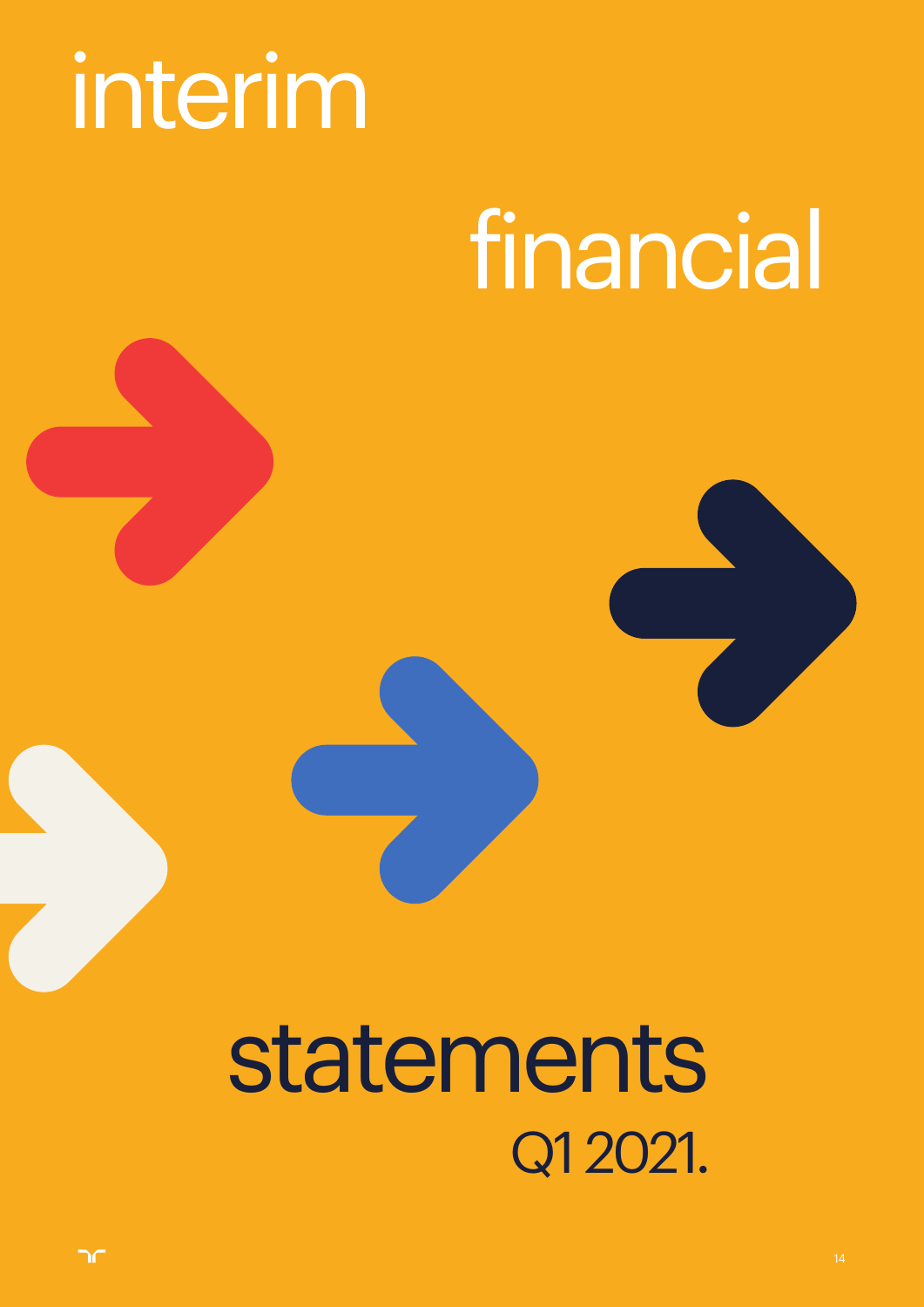# actuals

# consolidated income statement

| in millions of €, unless otherwise indicated                                                                                                           | Q1 2021        | Q1 2020        |
|--------------------------------------------------------------------------------------------------------------------------------------------------------|----------------|----------------|
| Revenue                                                                                                                                                | 5.528          | 5,414          |
| Cost of services                                                                                                                                       | 4.469          | 4,365          |
| Gross profit                                                                                                                                           | 1.059          | 1.049          |
| Selling expenses                                                                                                                                       | 573            | 606            |
| General and administrative expenses                                                                                                                    | 292            | 303            |
| Other income                                                                                                                                           | (35)           |                |
| Operating expenses                                                                                                                                     | 830            | 909            |
| Amortization and impairment of acquisition-related intangible assets and goodwill                                                                      | 14             | 59             |
| Total operating expenses                                                                                                                               | 844            | 968            |
| <b>Operating profit</b>                                                                                                                                | 215            | 81             |
| Net finance costs                                                                                                                                      | (5)            | (15)           |
| Share of profit of associates                                                                                                                          |                | $\mathbf{1}$   |
| Income before taxes                                                                                                                                    | 210            | 67             |
| <b>Taxes on income</b>                                                                                                                                 | (57)           | (18)           |
| <b>Net income</b>                                                                                                                                      | 153            | 49             |
| Net income attributable to:                                                                                                                            |                |                |
| Holders of ordinary shares Randstad N.V.                                                                                                               | 151            | 47             |
| Holders of preference shares Randstad N.V.                                                                                                             | $\overline{2}$ | $\overline{2}$ |
| <b>Equity holders</b>                                                                                                                                  | 153            | 49             |
| Earnings per share attributable to the holders of ordinary shares of Randstad N.V. (in $\epsilon$ per share):                                          |                |                |
| Basic earnings per share                                                                                                                               | 0.82           | 0.26           |
| Diluted earnings per share                                                                                                                             | 0.82           | 0.26           |
| Diluted earnings per share before amortization and impairment of acquisition-related intangible assets and<br>goodwill, integration costs and one-offs | 0.76           | 0.58           |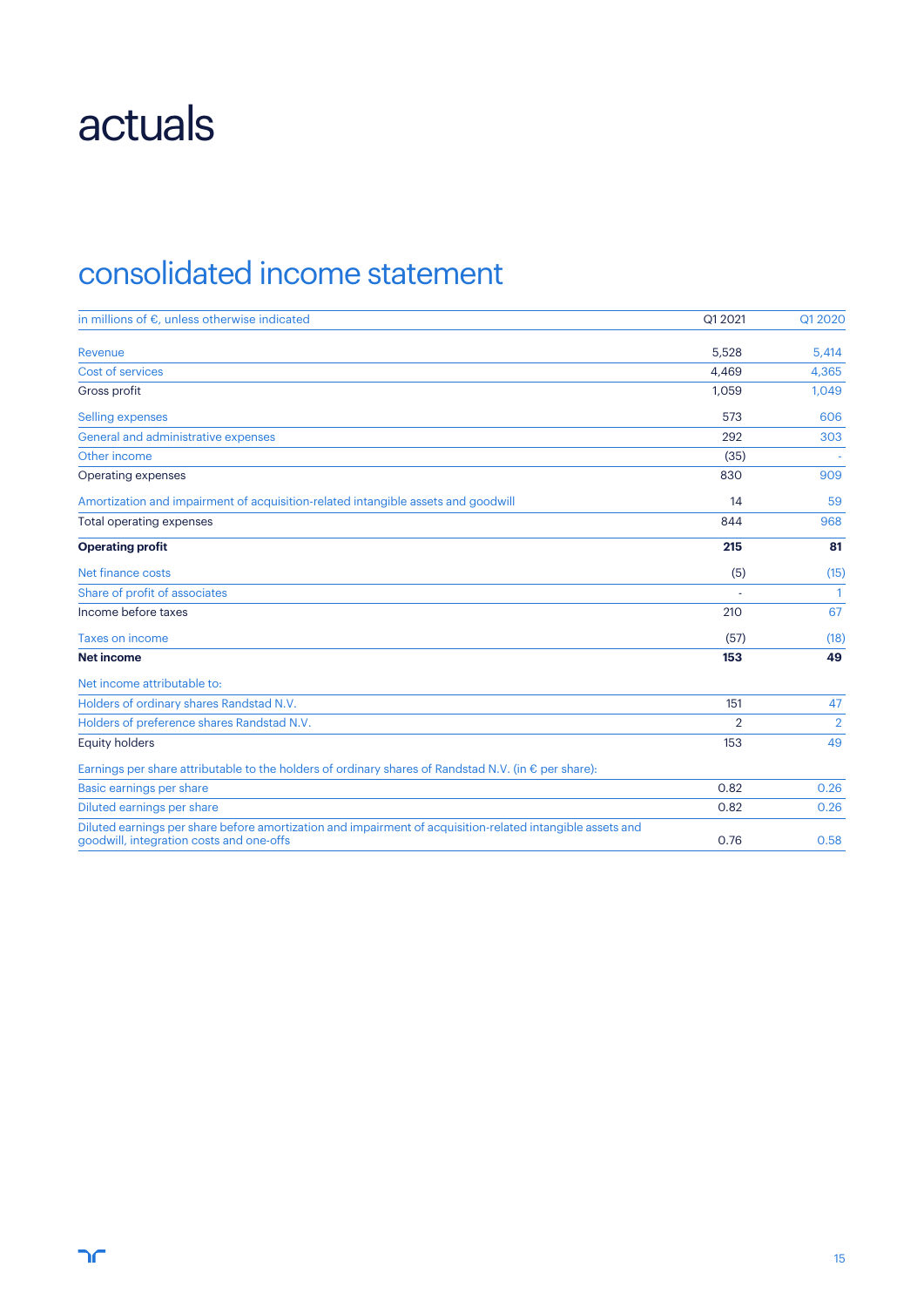# information by geographical area and revenue category

#### revenue by geographical area

| in millions of $\epsilon$           | Q1 2021 | Q1 2020 |
|-------------------------------------|---------|---------|
| <b>North America</b>                | 1,033   | 1,099   |
|                                     |         |         |
| France                              | 833     | 812     |
| <b>Netherlands</b>                  | 777     | 722     |
| Germany                             | 428     | 418     |
| Belgium & Luxembourg                | 356     | 359     |
| Italy                               | 423     | 357     |
| Iberia                              | 328     | 339     |
| <b>Other European countries</b>     | 532     | 516     |
| Rest of the world                   | 572     | 528     |
| <b>Global Businesses</b>            | 260     | 271     |
| Elimination of intersegment revenue | (14)    | (7)     |
| Revenue                             | 5,528   | 5,414   |

#### EBITA by geographical area

| in millions of $\epsilon$       | Q1 2021 | Q1 2020        |
|---------------------------------|---------|----------------|
| <b>North America</b>            | 39      | 38             |
| France                          | 38      | 27             |
| <b>Netherlands</b>              | 50      | 36             |
| Germany                         | 3       | $\overline{2}$ |
| Belgium & Luxembourg            | 16      | 16             |
| Italy                           | 22      | 12             |
| Iberia                          | 14      | 15             |
| <b>Other European countries</b> | 10      | $\overline{4}$ |
| Rest of the world               | 31      | 19             |
| <b>Global Businesses</b>        | 28      | (5)            |
| Corporate                       | (22)    | (24)           |
| EBITA <sup>1</sup>              | 229     | 140            |
|                                 |         |                |

1 Operating profit before amortization and impairment of acquisition-related intangible assets and goodwill

#### revenue by revenue category

| in millions of $\epsilon$           | Q1 2021 | Q1 2020 |
|-------------------------------------|---------|---------|
| <b>Staffing</b>                     | 2.747   | 2,632   |
| Inhouse                             | 1,344   | 1,236   |
| Professionals                       | 1.194   | 1,282   |
| <b>Global businesses</b>            | 257     | 271     |
| Elimination of intersegment revenue | (14)    | (7)     |
| Revenue                             | 5,528   | 5,414   |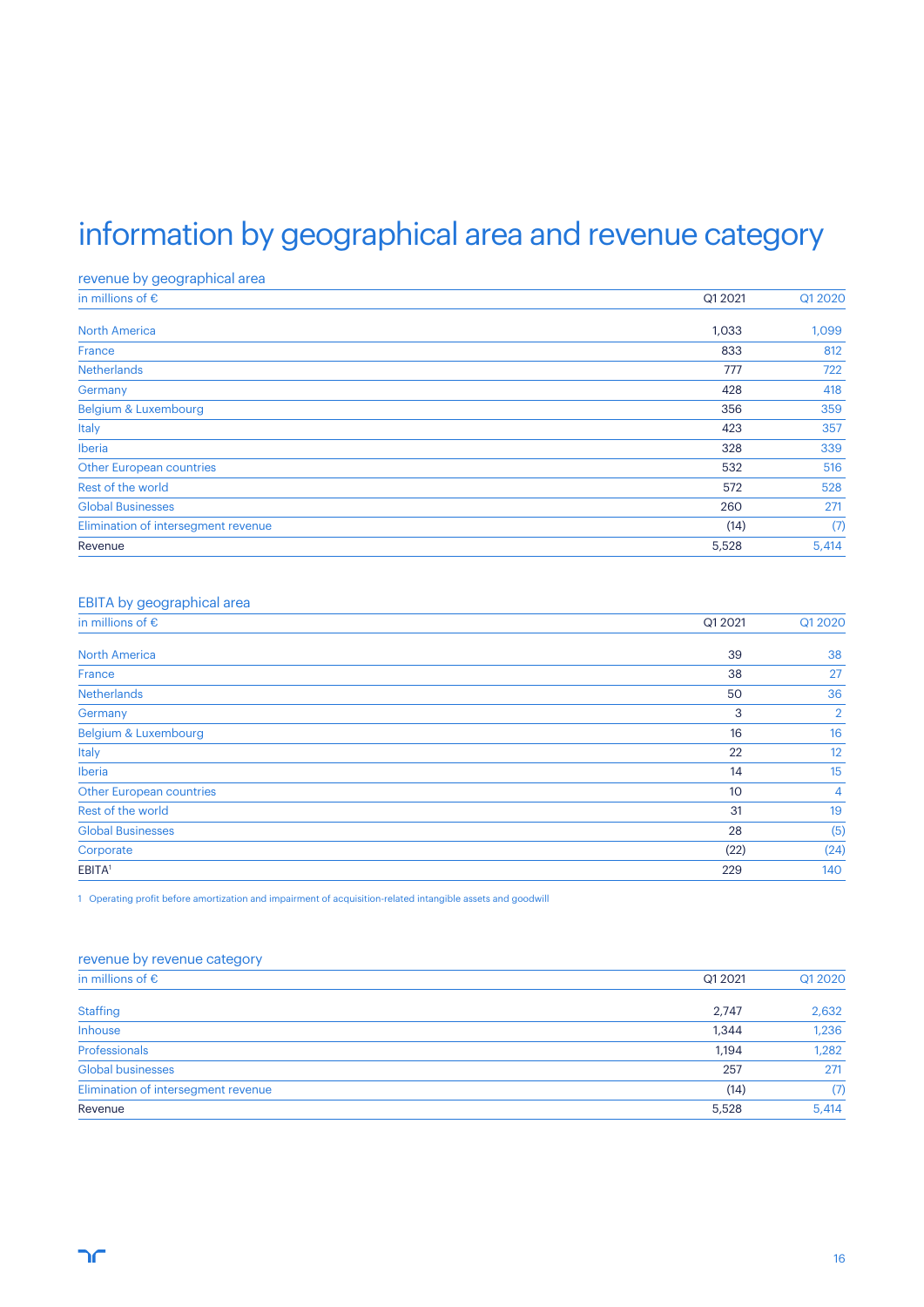# consolidated balance sheet

| in millions of €                            | march 31, 2021 | december 31, 2020 | march 31, 2020 |
|---------------------------------------------|----------------|-------------------|----------------|
| assets                                      |                |                   |                |
| Property, plant and equipment               | 140            | 139               | 152            |
| Right-of-use assets                         | 491            | 511               | 551            |
| Intangible assets                           | 3,109          | 3,082             | 3,266          |
| Deferred income tax assets                  | 658            | 674               | 598            |
| <b>Financial assets and associates</b>      | 178            | 202               | 478            |
| Non-current assets                          | 4,576          | 4,608             | 5,045          |
| <b>Trade and other receivables</b>          | 4,551          | 4,407             | 4,515          |
| Income tax receivables                      | 135            | 98                | 200            |
| Cash and cash equivalents                   | 622            | 474               | 587            |
| <b>Current assets</b>                       | 5,308          | 4,979             | 5,302          |
| <b>Total assets</b>                         | 9,884          | 9,587             | 10,347         |
| equity and liabilities                      |                |                   |                |
| <b>Issued capital</b>                       | 26             | 26                | 26             |
| Share premium                               | 2,323          | 2,287             | 2,287          |
| <b>Reserves</b>                             | 1,915          | 2,355             | 2,174          |
| Shareholders' equity                        | 4,264          | 4,668             | 4,487          |
| Non-controlling interests                   | 1              | 1                 | 1              |
| <b>Total equity</b>                         | 4,265          | 4,669             | 4,488          |
| Borrowings (including lease liabilities)    | 388            | 397               | 977            |
| Deferred income tax liabilities             | 35             | 31                | 35             |
| Provisions and employee benefit obligations | 257            | 243               | 228            |
| <b>Other liabilities</b>                    | $\overline{2}$ | $\overline{2}$    | 9              |
| Non-current liabilities                     | 682            | 673               | 1,249          |
| Borrowings (including lease liabilities)    | 420            | 332               | 1,047          |
| Trade and other payables                    | 3,742          | 3,735             | 3,339          |
| <b>Dividend</b>                             | 604            |                   |                |
| <b>Income tax liabilities</b>               | 66             | 65                | 107            |
| Provisions and employee benefit obligations | 103            | 111               | 111            |
| <b>Other liabilities</b>                    | $\overline{2}$ | $\overline{2}$    | 6              |
| <b>Current liabilities</b>                  | 4,937          | 4,245             | 4,610          |
| <b>Total liabilities</b>                    | 5,619          | 4,918             | 5,859          |
| <b>Total equity and liabilities</b>         | 9,884          | 9,587             | 10,347         |
|                                             |                |                   |                |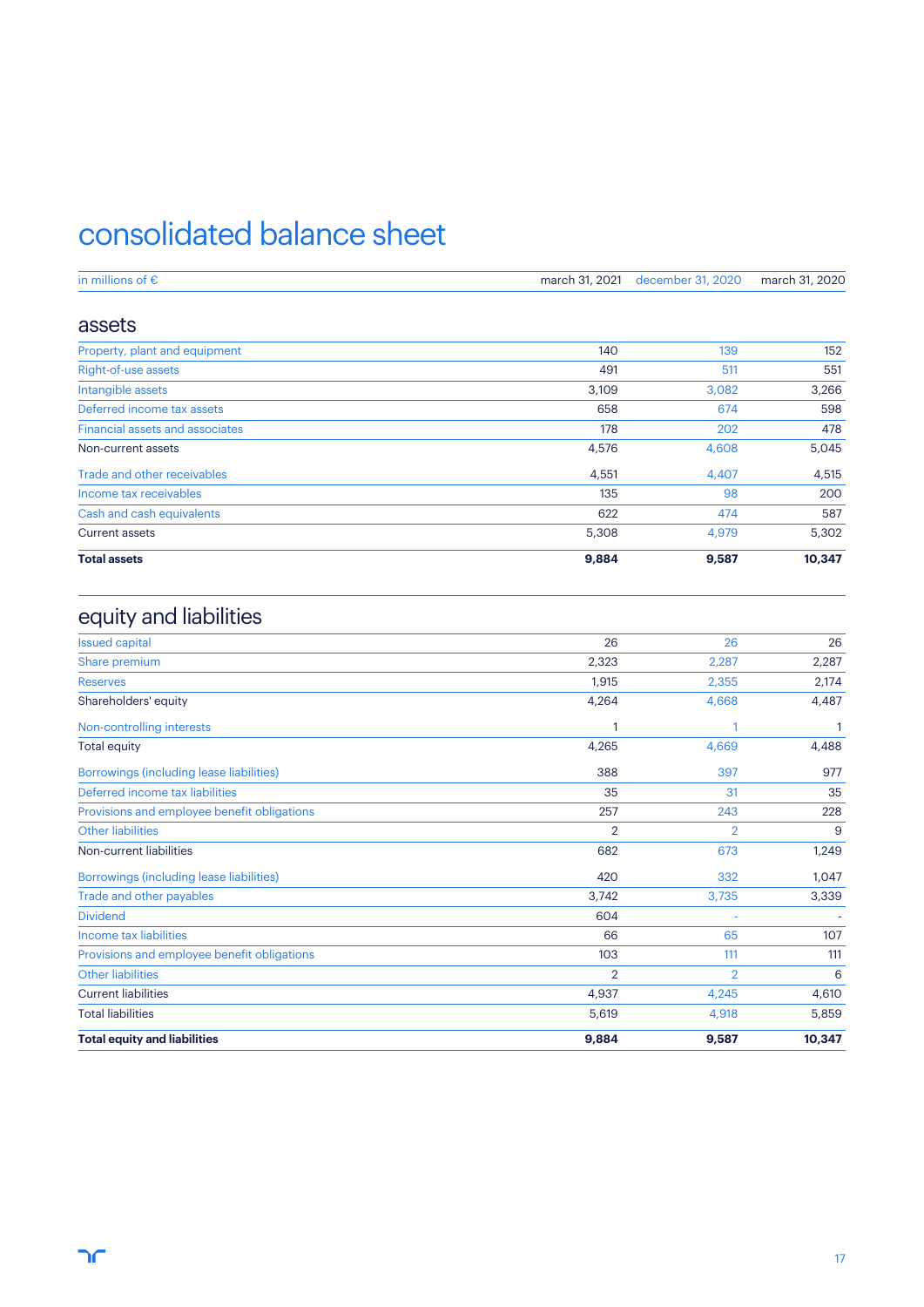## consolidated statement of cash flows

| in millions of $\epsilon$                                                                                  | Q1 2021 | Q1 2020             |
|------------------------------------------------------------------------------------------------------------|---------|---------------------|
| Operating profit                                                                                           | 215     | 81                  |
| Amortization and impairment of acquisition-related intangible assets and goodwill                          | 14      | 59                  |
| <b>EBITA</b>                                                                                               | 229     | 140                 |
| Depreciation, amortization and impairment of property, plant, equipment, right-of-use assets, and software | 78      | 88                  |
| <b>EBITDA</b>                                                                                              | 307     | 228                 |
| Provisions and employee benefit obligations                                                                | 3       | (7)                 |
| Share-based compensations                                                                                  | 12      | 8                   |
| Gain on disposal of subsidiaries and associates                                                            | (35)    | $\bar{\phantom{a}}$ |
| Other items                                                                                                | (2)     | (2)                 |
| Cash flow from operations before operating working capital and income taxes                                | 285     | 227                 |
| Operating working capital assets                                                                           | (102)   | 162                 |
| Operating working capital liabilities                                                                      | (12)    | (224)               |
| Operating working capital                                                                                  | (114)   | (62)                |
| Income taxes                                                                                               | (72)    | (94)                |
| Net cash flow from operating activities                                                                    | 99      | 71                  |
| Net additions in property, plant and equipment, and software                                               | (45)    | (26)                |
| Acquisition of subsidiaries, associates and equity investments                                             |         | (9)                 |
| Disposal of subsidiaries, associates and equity investments                                                | 53      |                     |
| Net cash flow from investing activities                                                                    | 8       | (35)                |
| Net purchase of own ordinary shares                                                                        |         | (10)                |
| Net repayments of non-current borrowings                                                                   |         | 550                 |
| Net increase/(decrease) of current borrowings                                                              | 94      | (149)               |
| <b>Repayments of lease liabilities</b>                                                                     | (50)    | (57)                |
| Net financing                                                                                              | 44      | 334                 |
| Net finance costs paid                                                                                     | (3)     | (4)                 |
| Dividend on preference and ordinary shares                                                                 |         |                     |
| Net reimbursement to financiers                                                                            | (3)     | (4)                 |
| Net cash flow from financing activities                                                                    | 41      | 330                 |
| Net increase/(net decrease) in cash, and cash equivalents                                                  | 148     | 366                 |
| Cash, and cash equivalents at beginning of period                                                          | 474     | 225                 |
| Net movement                                                                                               | 148     | 366                 |
| <b>Translation and currency losses</b>                                                                     |         | (4)                 |
| Cash, and cash equivalents at end of period                                                                | 622     | 587                 |
| Free cash flow                                                                                             | 4       | (12)                |
|                                                                                                            |         |                     |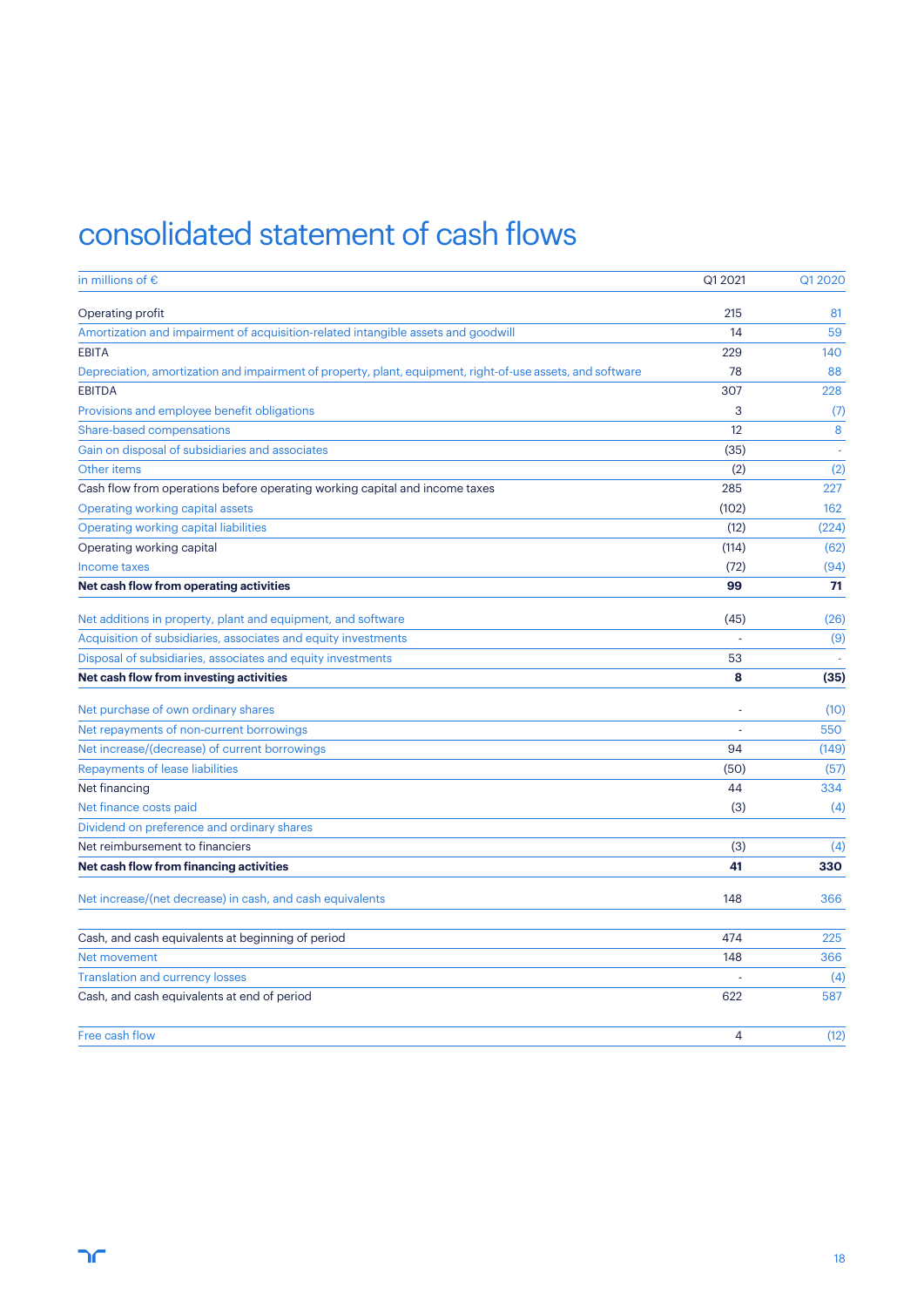### consolidated statement of changes in total equity and consolidated statement of total comprehensive income

|                                                                     | january 1 - march 31 |              |
|---------------------------------------------------------------------|----------------------|--------------|
| in millions of $\epsilon$                                           | 2021                 | 2020         |
| Begin of period                                                     |                      |              |
| Shareholders' equity                                                | 4,668                | 4,472        |
| Non-controlling interests                                           | 1                    | $\mathbf{1}$ |
| <b>Total equity</b>                                                 | 4,669                | 4,473        |
| Net income for the period, equity shareholders                      | 153                  | 49           |
| Non-controlling interest                                            |                      |              |
| Net income for the period                                           | 153                  | 49           |
| Items that subsequently may be reclassified to the income statement | 35                   | (31)         |
| Items that will never be reclassified to the income statement       | (1)                  | (1)          |
| Total other comprehensive income, net of taxes                      | 34                   | (32)         |
| Total comprehensive income                                          | 187                  | 17           |
| Other changes in period                                             |                      |              |
| Dividend payable on ordinary shares                                 | (596)                |              |
| Dividend paid on ordinary shares                                    |                      |              |
| Dividend payable on preference shares                               | (8)                  |              |
| Dividend paid on preference shares                                  |                      |              |
| Share-based compensations                                           | 12                   | 8            |
| Tax on share-based compensations                                    | $\mathbf{1}$         | ÷.           |
| Net purchase of ordinary shares                                     |                      | (10)         |
|                                                                     |                      |              |
| Total other changes in period                                       | (591)                | (2)          |
| End of period                                                       | 4,265                | 4,488        |
| Shareholder's equity                                                | 4,264                | 4,487        |
| Non-controlling interests <sup>1</sup>                              | $\mathbf{1}$         | $\mathbf{1}$ |
| <b>Total equity</b>                                                 | 4,265                | 4,488        |

1 Changes in 'Non-controlling interests', expressed in millions of euro, are negligible for all periods.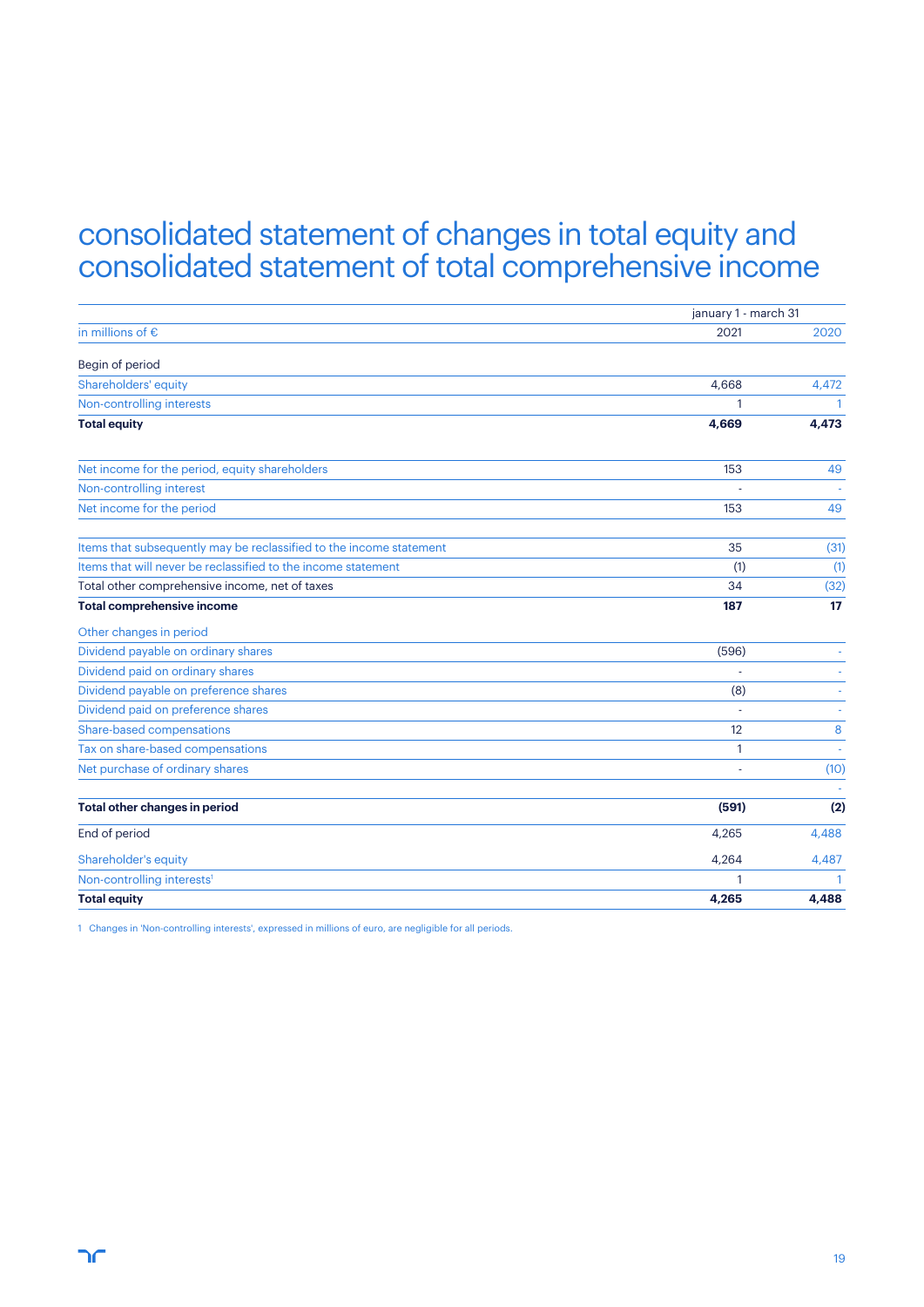## notes to the consolidated interim financial statements

#### reporting entity

Randstad N.V. is a public limited liability company incorporated and domiciled in the Netherlands and listed on Euronext Amsterdam.

The consolidated interim financial statements of Randstad N.V. as at and for the three month period ended March 31, 2021 include the company and its subsidiaries (together called 'the Group').

#### significant accounting policies

These consolidated interim financial statements have been prepared in accordance with International Financial Reporting Standards and its interpretations issued by the International Accounting Standards Board (IASB), as adopted by the European Union (hereinafter: IFRS).

The accounting policies applied by the Group in these consolidated interim financial statements are unchanged from those applied by the Group in its consolidated financial statements as at and for the year ended December 31, 2020.

#### basis of presentation

These consolidated interim financial statements have been condensed and prepared in accordance with (IFRS) IAS 34 'Interim Financial Reporting'; they do not include all the information required for full (i.e., annual) financial statements, and should be read in conjunction with the consolidated financial statements of the Group as at and for the year ended December 31, 2020.

The consolidated financial statements of the Group as at and for the year ended December 31, 2020 are available upon request at the Company's office or on [www.randstad.com](http://www.randstad.com/investor-relations/).

#### estimates

The preparation of consolidated interim financial statements requires the Group to make certain judgments, estimates, and assumptions that affect the application of accounting policies and the reported amounts of assets, liabilities, income, and expenses. Actual results may differ from these estimates.

In preparing these consolidated interim financial statements, the significant judgments, estimates, and assumptions are the same as those applied to the consolidated financial statements as at and for the year ended December 31, 2020.

#### covid-19

The global outbreak of COVID-19 has resulted in a significant disruption in our main markets resulting in unprecedented declines in GDP in these markets during 2020. The impact on our business was fairly limited in the first quarter 2021.

We are continuing to monitor and address the impacts of the COVID-19 outbreak in the next quarters although we currently expect limited impact on our business. However, we cannot predict with certainty what these impacts will be for the remainder of 2021.

#### government employment protection programs

In various countries, mainly in Europe, governments have put in place a wide variety of employment protection programs. We have accounted for these programs in accordance with IAS 20 'Accounting for Government Grants and Disclosure of Government Assistance'. These employment protection programs reduced our operating expenses by € 1 million for the quarter (Q1 2020: € 3 million).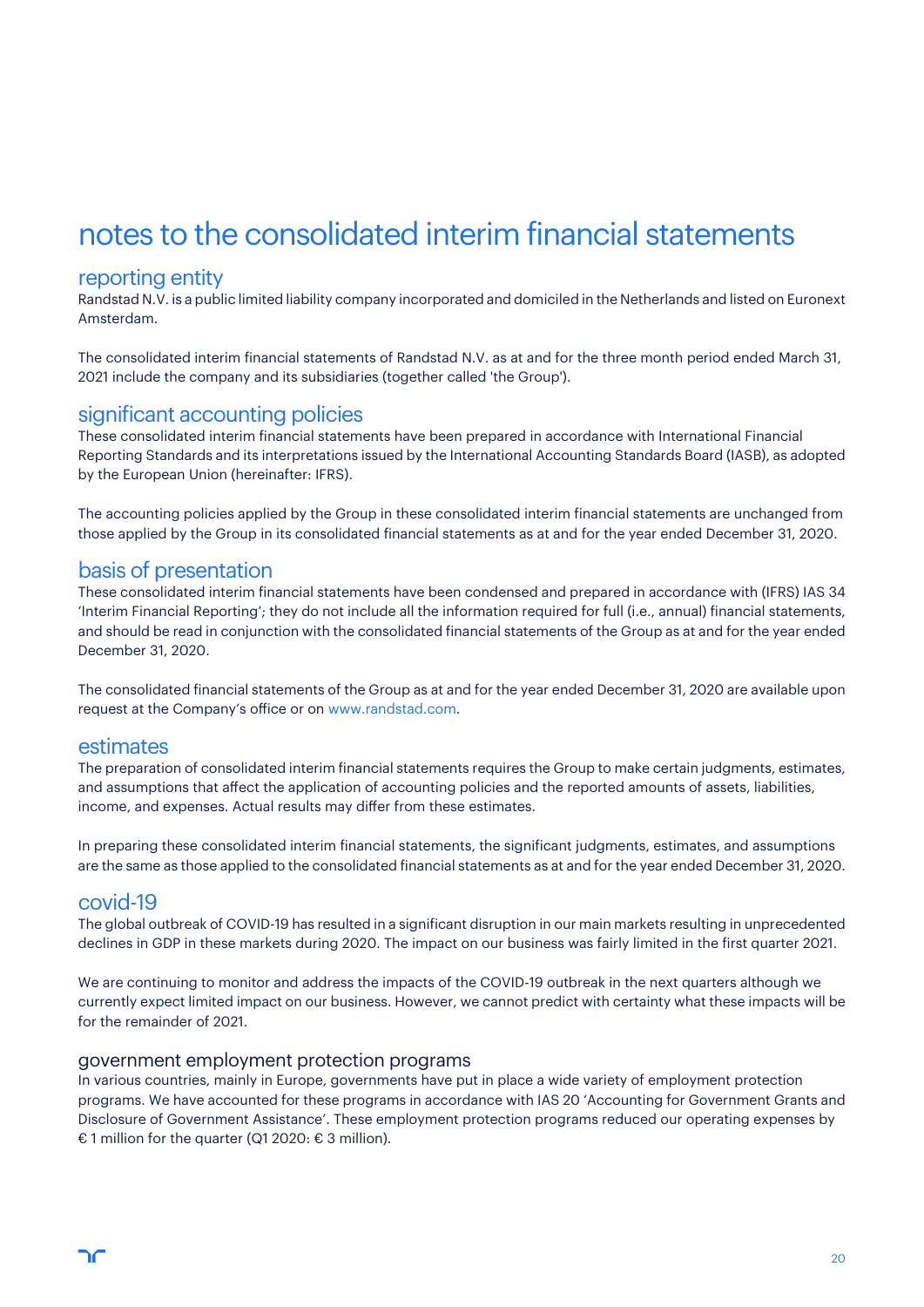We also made use of government programs relating to our (external) staffing employees. It allowed us to maintain these (external) staffing employees on our payroll without charging these to clients, preventing early termination or naturally ending of their contracts, as well as allowing us to focus on redeployment and reskilling activities.

In addition, government measures also relate to the postponement of payments to government (such as value-added taxes and social security charges) into future periods. The net impact on cash flows as a consequence of COVID-19 related government (postponement) measures had a negative effect on our cash flow of € 85 million as we paid postponed payments in Q1 2021.

#### seasonality

The Group's activities are affected by seasonal patterns. The volume of transactions throughout the year fluctuates per quarter, depending on demand as well as on variations in items such as the number of working days, public holidays and holiday periods. The Group usually generates its strongest revenue and profits in the second half of the year, while the cash flow in the second quarter is usually negative due to the timing of payments of dividend and holiday allowances; cash flow tends to be strongest in the second half of the year.

#### effective tax rate

The effective tax rate for the three month period ended March 31, 2021 is 27.0% (Q1 2020: 26.0%), and is based on the estimated tax rate for the whole year 2021 (actual FY 2020: 16.5%). The FY 2020 effective tax rate was influenced by an exceptional tax benefit in Q4 2020 ( $\epsilon$  76 million), as a result of the re-assessment of the amount of expected realizable net operating losses in Luxembourg.

#### other income

On March 31, 2021 Randstad sold its minority stake of 16,66% in Alma Career Oy to Alma Media Corporation for a total purchase price of €58 million. This disposal resulted in a book profit of € 35 million.

#### acquisition and disposal of group companies, equity investments and associates

In Q1 2021 we had a net cash inflow of € 53 million in relation to the disposals of group companies, equity investments and associates.

#### shareholders' equity

| Issued number of ordinary shares | 2021        | 2020        |
|----------------------------------|-------------|-------------|
| January 1                        | 183,303,552 | 183,303,552 |
| Share-based compensations        | 655,760     |             |
| March 31                         | 183,959,312 | 183,303,552 |

As at March 31, 2021 the Group held 5,120 treasury shares (March 31, 2020: 25,402), compared to 5,120 as at December 31, 2020. The average number of (diluted) ordinary shares outstanding has been adjusted for these treasury shares.

As at March 31, 2021, December 31, 2020, and March 31, 2020 the number of issued preference shares was 25,200,000 (type B) and 50,130,352 (type C).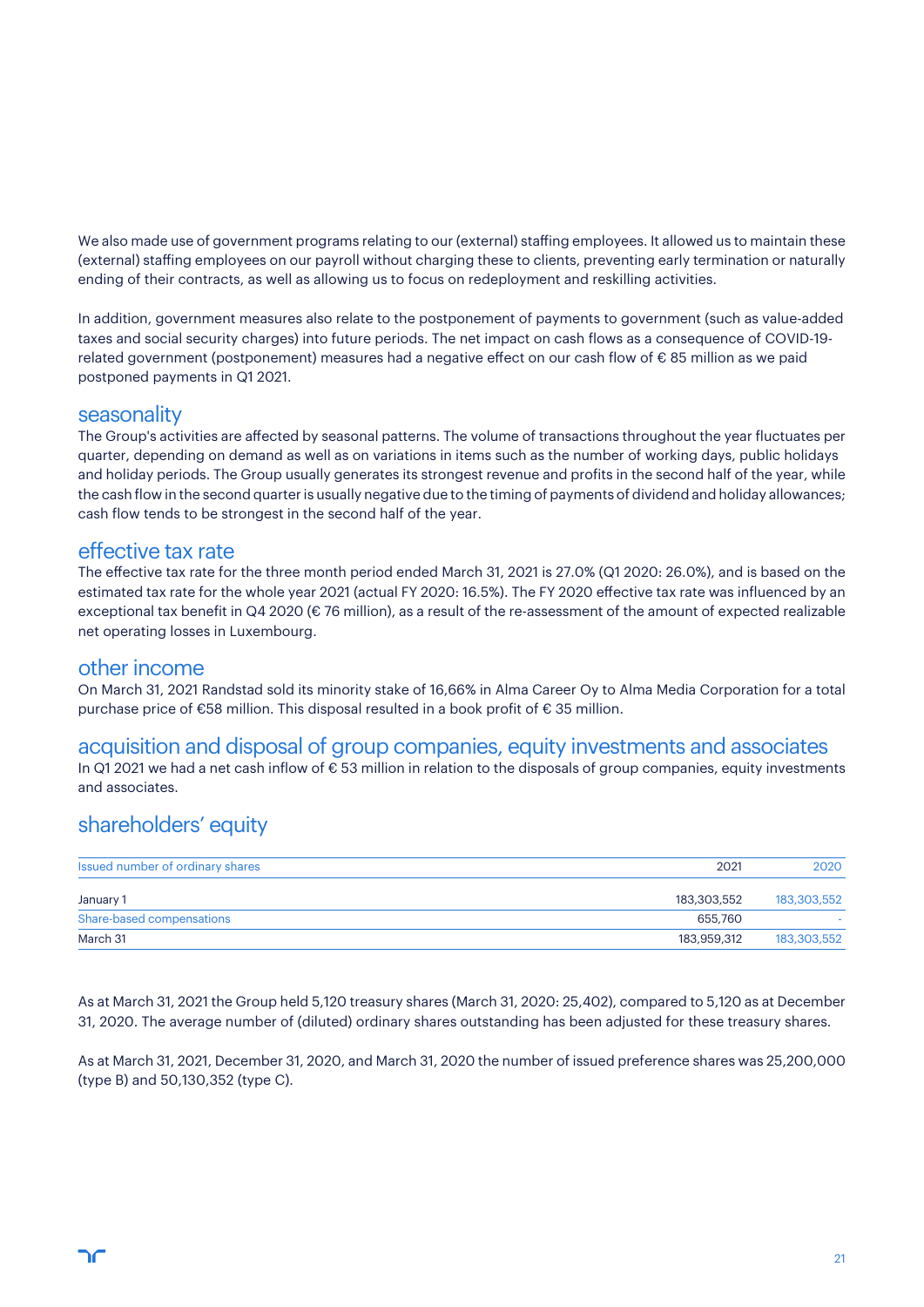#### earnings per share

| in millions of $\epsilon$ , unless otherwise indicated                                                                                                               | Q1 2021 | Q1 2020 |
|----------------------------------------------------------------------------------------------------------------------------------------------------------------------|---------|---------|
| Net income for holders of preference and ordinary shares                                                                                                             | 153     | 49      |
| Net income attributable to holders of preference shares                                                                                                              | (2)     | (2)     |
| Net income attributable to holders of ordinary shares                                                                                                                | 151     | 47      |
| Amortization of intangible assets <sup>1</sup>                                                                                                                       | 14      | 59      |
| Integration costs and one-offs <sup>2</sup>                                                                                                                          | (27)    | 22      |
| Tax effect on amortization, integration costs, and one-offs                                                                                                          | 3       | (22)    |
| Adjusted net income for holders of ordinary shares                                                                                                                   | 141     | 106     |
| Average number of ordinary shares outstanding                                                                                                                        | 183.7   | 183.1   |
| Average number of diluted ordinary shares outstanding                                                                                                                | 184.5   | 183.7   |
| Earnings per share attributable to the holders of ordinary shares of Randstad N.V. (in $\epsilon$ per share):                                                        |         |         |
| Basic earnings per share                                                                                                                                             | 0.82    | 0.26    |
| Diluted earnings per share                                                                                                                                           | 0.82    | 0.26    |
| Diluted earnings per share before amortization and impairment of acquisition-related intangible assets and<br>goodwill, integration costs, and one-offs <sup>3</sup> | 0.76    | 0.58    |

1 Amortization and impairment of acquisition-related intangible assets and goodwill.

2 including one-off of €35 million from the disposal of Alma Careers Oy

3 Diluted EPS underlying

#### net debt position

Net debt including lease liabilities at March 31, 2021 amounted to € 186 million, and was € 69 million lower compared to December 31, 2020 (€ 255 million). The net cash position excluding lease liabilities as at March 31, 2021(€ 387 million) was € 54 million higher compared to the net cash position as at December 31, 2020 (€ 333 million).

#### breakdown of operating expenses

| in millions of $\epsilon$ | Q1 2021 | Q1 2020 |
|---------------------------|---------|---------|
| Personnel expenses        | 644     | 657     |
| Other operating expenses  | 186     | 252     |
| Operating expenses        | 830     | 909     |